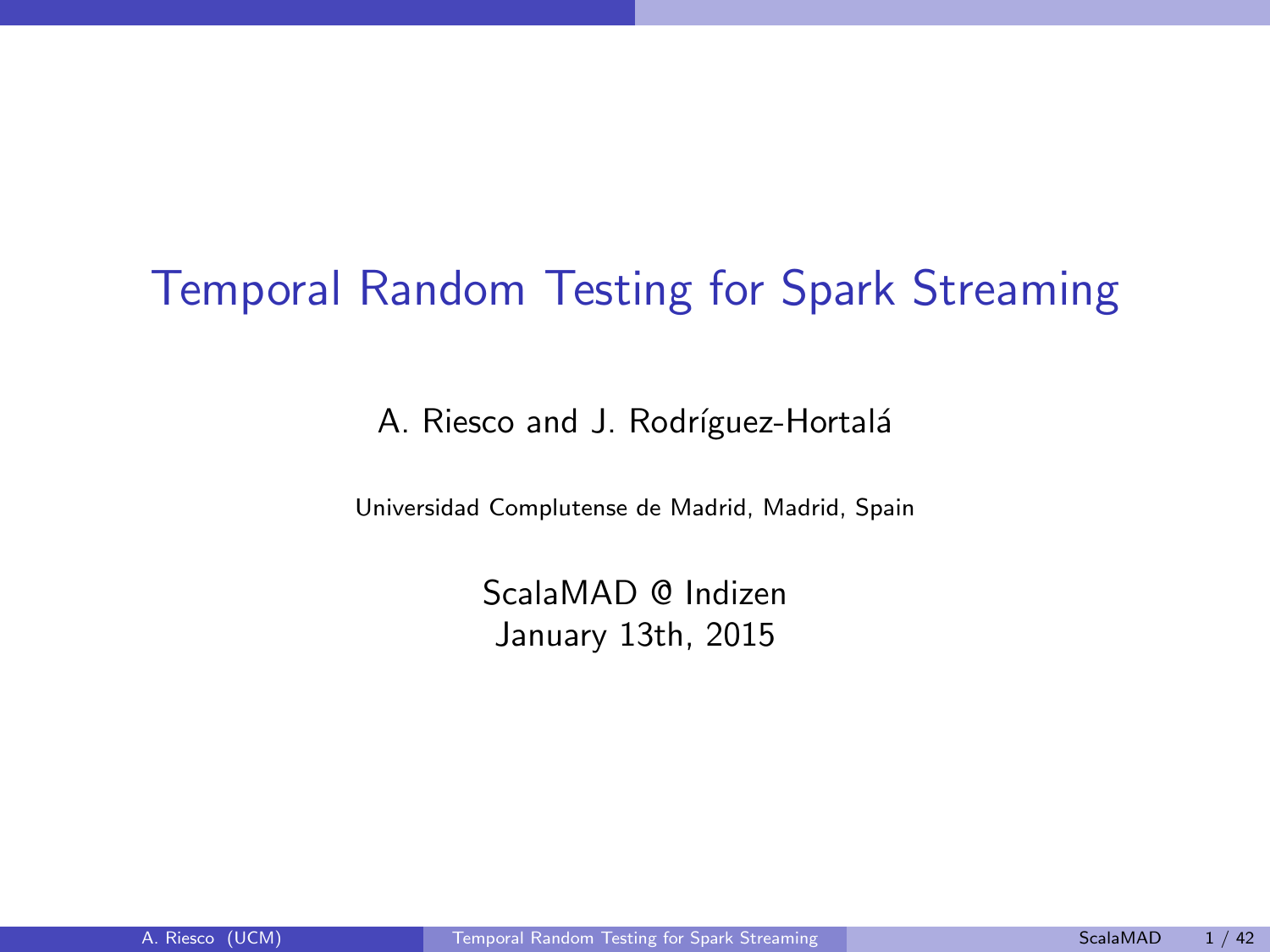

- The core of Spark is a batch computing framework based on manipulating so called Resilient Distributed Datasets (RDDs).
- RDDs provide a fault tolerant implementation of distributed immutable multisets.
- Computations are defined as transformations on RDDs.
- The set of predefined RDD transformations includes typical higher-order functions from functional programming like map, filter, etc.
- It also includes aggregations by key and joins for RDDs of key-value pairs.
- <span id="page-1-0"></span>• We can also use Spark actions, which allow us to collect results into the program driver, or store them into an external data store.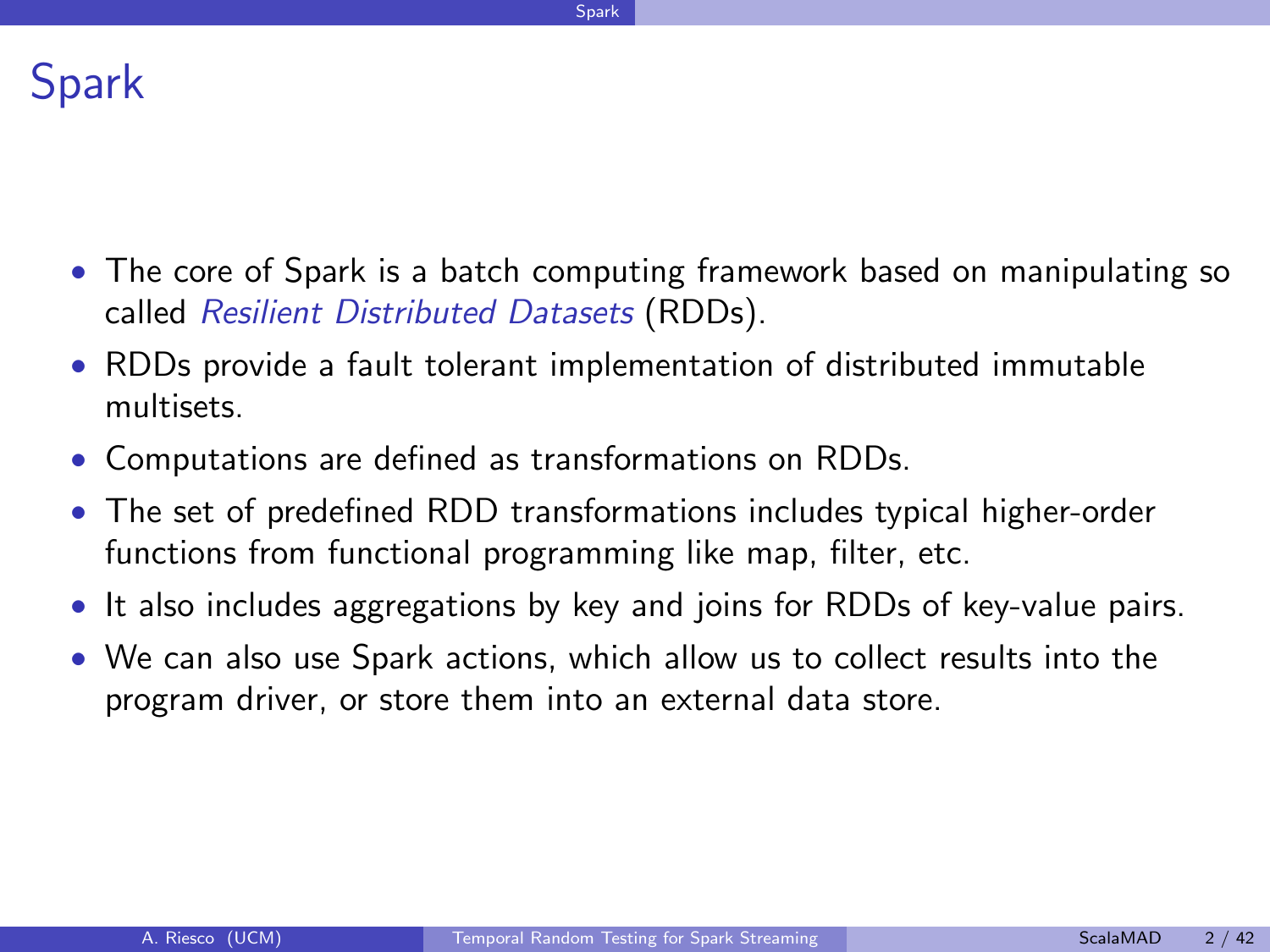Spark

• The following example uses the Scala Spark shell to implement a variant of the word count example that computes the number of occurrences of each character:

<span id="page-2-0"></span>[Spark](#page-2-0)

```
scala> val cs = sc.parallelize("let's count some letters", numSlices=4)
cs: org.apache.spark.rdd.RDD[Char] = ParallelCollectionRDD[5] at parallelize at <console>:21
scala> cs.map{(_, 1)}.reduceByKey{_+_}.collect()
15/12/08 21:19:24 INFO SparkContext: Starting job: collect at <console>:24
15/12/08 21:19:24 INFO DAGScheduler: Registering RDD 7 (map at <console>:24)
...
15/12/08 21:19:24 INFO DAGScheduler: Job 2 finished: collect at <console>:24, took 0.027890 s
res4: Array[(Char, Int)] = Array((t,4), (,3), (1,2), (e,4), (u,1), (m,1), (n,1), (r,1),
                                 (2,1), (s,3), (0,2), (c,1)
```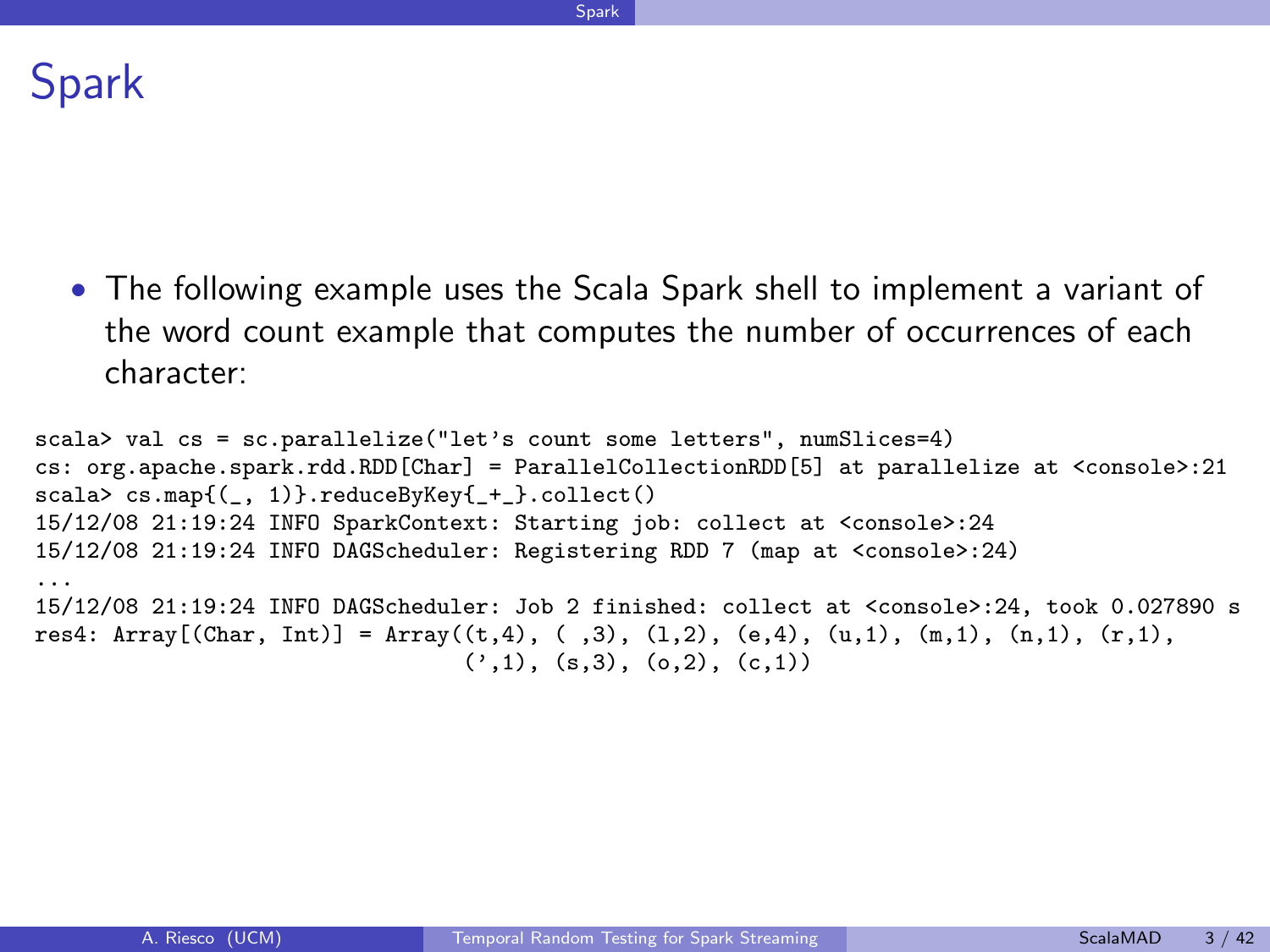#### Spark Streaming

- These notions of transformations and actions are extended in Spark Streaming from RDDs to *DStreams* (Discretized Streams).
- DStreams are series of RDDs corresponding to micro-batches.
- These batches are generated at a fixed rate according to the configured batch interval.
- Spark Streaming is synchronous: given a collection of input and transformed DStreams, all the batches for each DStream are generated at the same time as the batch interval is met.
- <span id="page-3-0"></span>• Actions on DStreams are also periodic and are executed synchronously for each micro batch.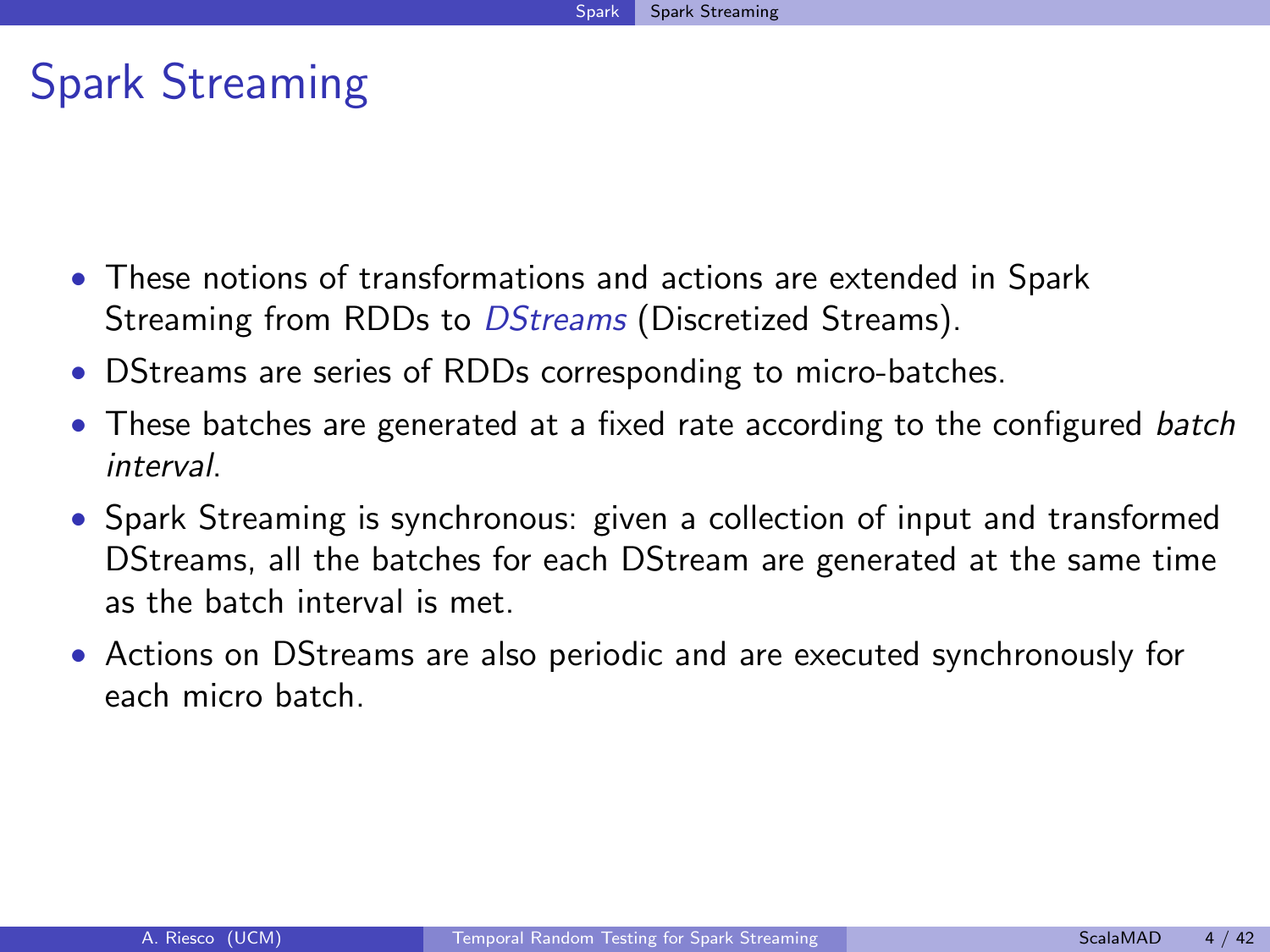#### Spark Streaming

• The letter count in Spark Streaming is implemented as follows:

```
object HelloSparkStreaming extends App {
 val conf = new SparkConf().setAppName("HelloSparkStreaming")
                             .setMaster("local[5]")
 val sc = new SparkContext(conf)
 val batchInterval = Duration(100)
 val ssc = new StreamingContext(sc, batchInterval)
 val batches = "let's count some letters, again and again"
                .grouped(4)
 val queue = new Queue[RDD[Char]]
 queue ++= batches.map(sc.parallelize(, numSlices = 4))
 val css = ssc.queueStream(queue, oneAtATime = true)
 css.map{(_, 1)}.reduceByKey{_+_}.print()
  ssc.start()
 ssc.awaitTerminationOrTimeout(5000)
 ssc.stop(stopSparkContext = true)
}
                                                                    Time: 1449638784400 ms
                                                                    -----------------------
                                                                    (e,1)
                                                                    (t, 1)(1,1)(7,1)...
                                                                        -----------------------
                                                                    Time: 1449638785300 ms
                                                                    -----------------------
                                                                    (i,1)
                                                                    (a,2)
                                                                    (g,1)...
                                                                     -----------------------
                                                                    Time: 1449638785400 ms
                                                                    -----------------------
                                                                    (n,1)
```
-----------------------

<span id="page-4-0"></span>...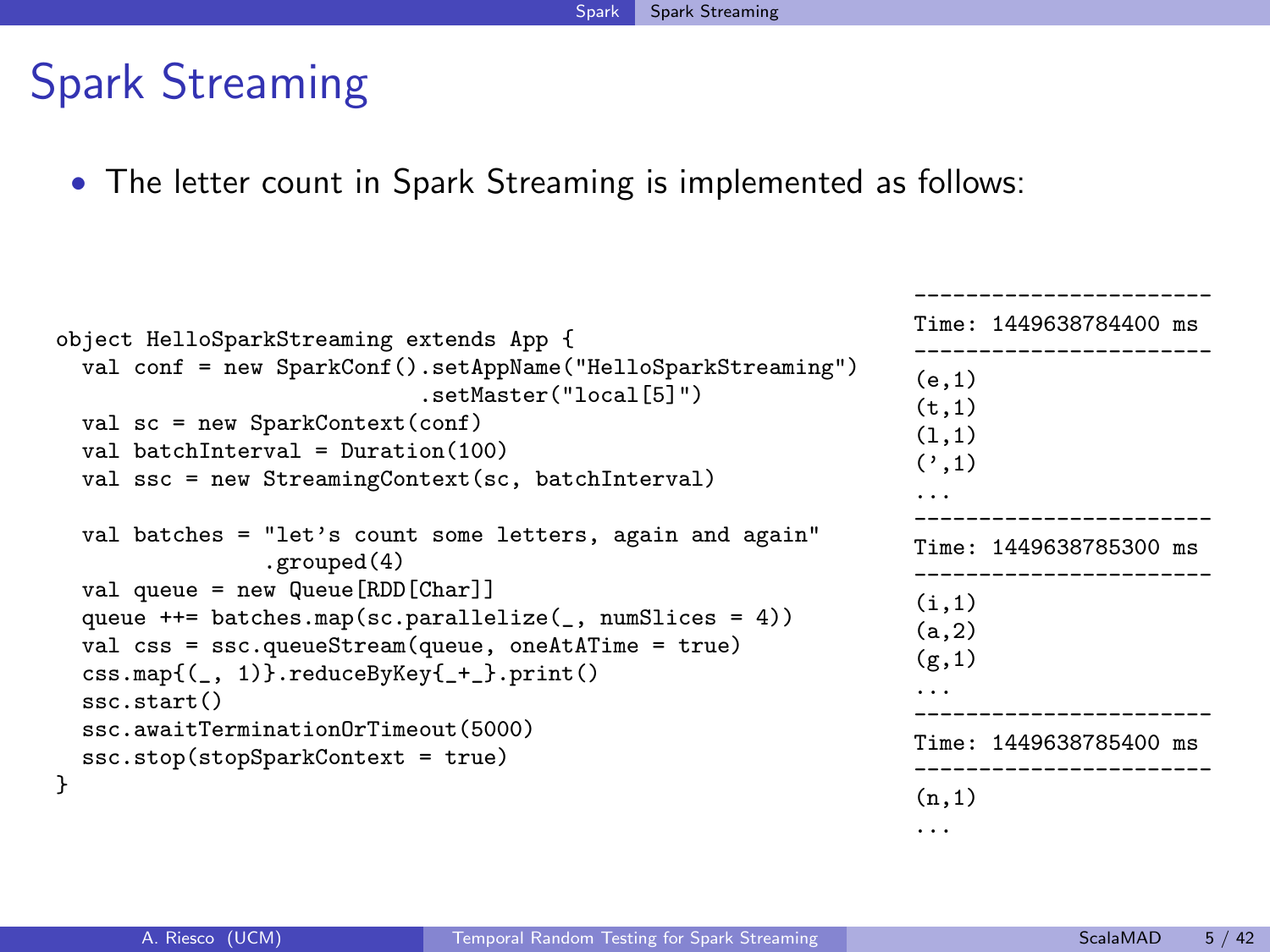#### Spark Streaming

- We have the following DS, where each box is a batch containing a String  $|\text{let'}||\text{s col}|| \dots ||\text{again}||$  n
- <span id="page-5-0"></span>• It counts the letters for each RDD, so we have an output stream:  $(e,1), (t,1), (1,1), (7,1)$   $||(0,1), (c,1), (0,1), (s,1)$  $(i,1),(a,2),(g,1)$   $(n,1)$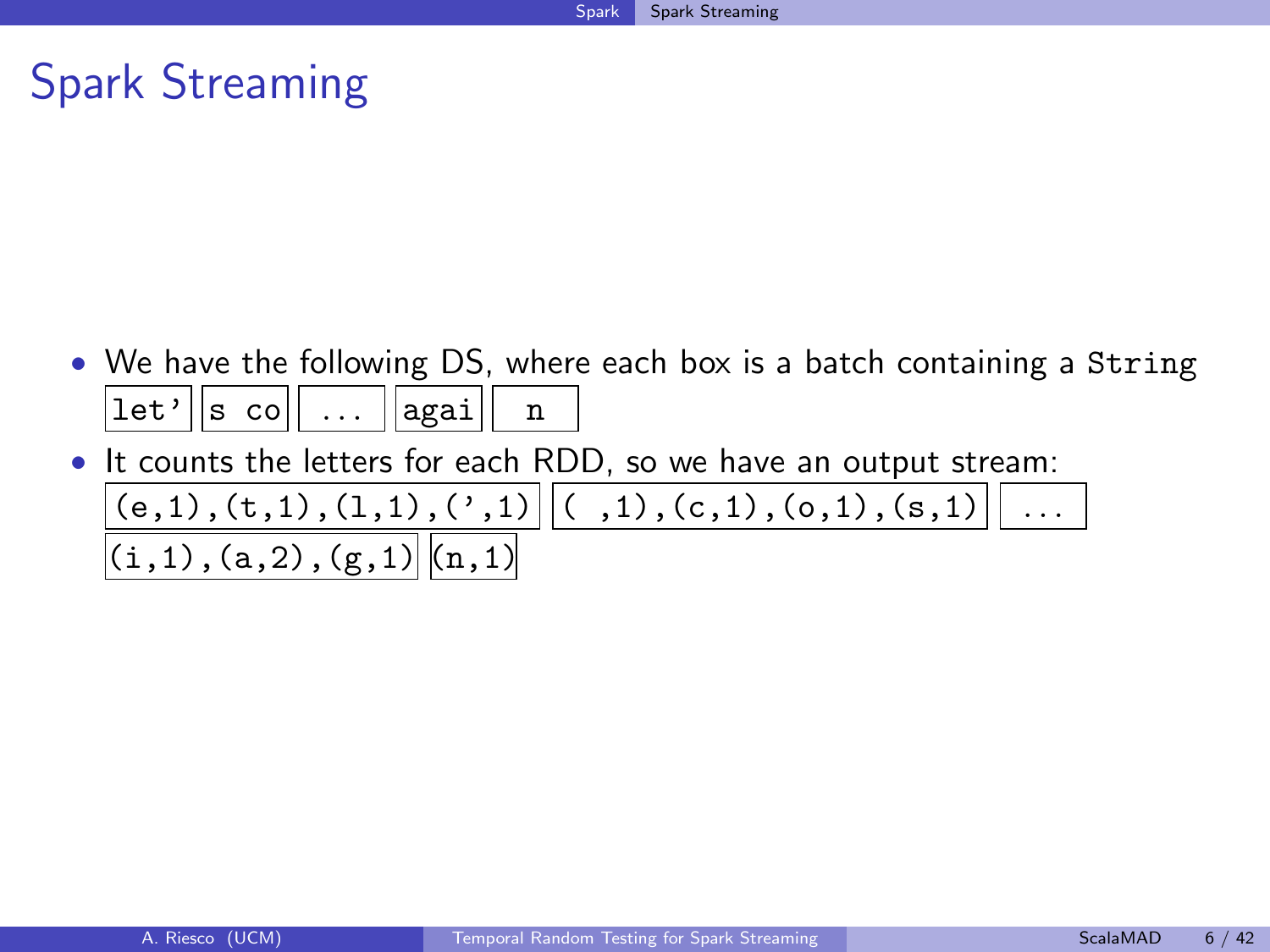#### Property-based testing

- In *Property-based testing* tests are stated as properties, which are first order logic formulas that relate program inputs and outputs.
- PBT is based on *generators* and *properties*, that together with a quantifier form a property.
	- Generators are non-deterministic functions that produce random values for the inputs, aka test cases.
	- Simple formulas are defined as assertions on the generated test cases.
	- Formulas can be universally or existentially quantified.
	- Properties can be composed by using logical operators.
- <span id="page-6-0"></span>• The main advantage is that the assertions are exercised against hundreds of generated test cases, instead of against a single value like in xUnit frameworks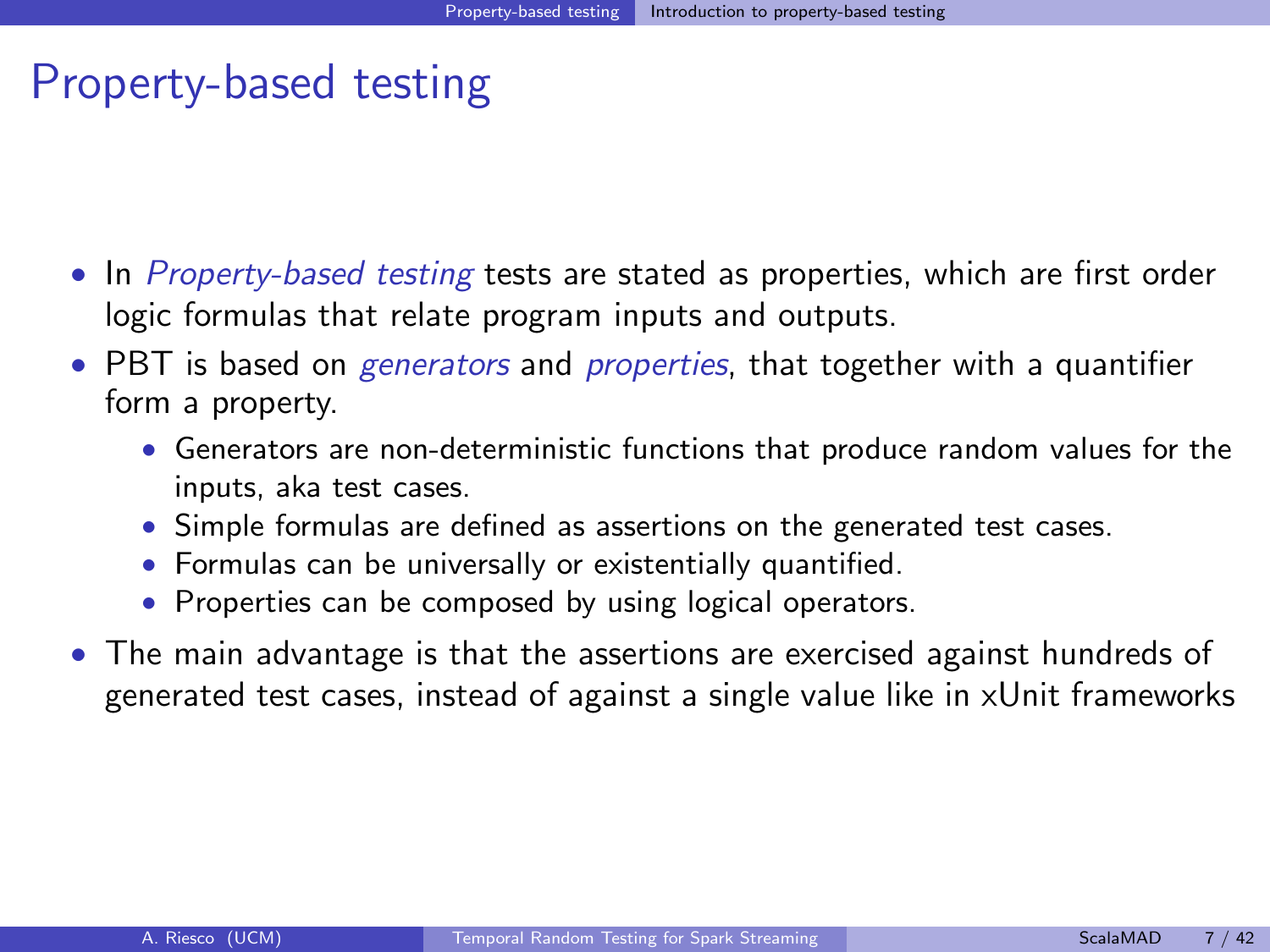# **SCALACHECK PROPERTY-BASED TESTING IN SCALA** ScalaMAD (Scala Programming Meetup @ Madrid) 17 Nov 2015

By: Luis Rodero-Merino (Habla Computing)

<span id="page-7-0"></span>luis.rodero@hablapps.com

[http://lrodero.github.io/Intro-to-ScalaCheck\\_Slides-for-ScalaMAD/](http://lrodero.github.io/Intro-to-ScalaCheck_Slides-for-ScalaMAD/)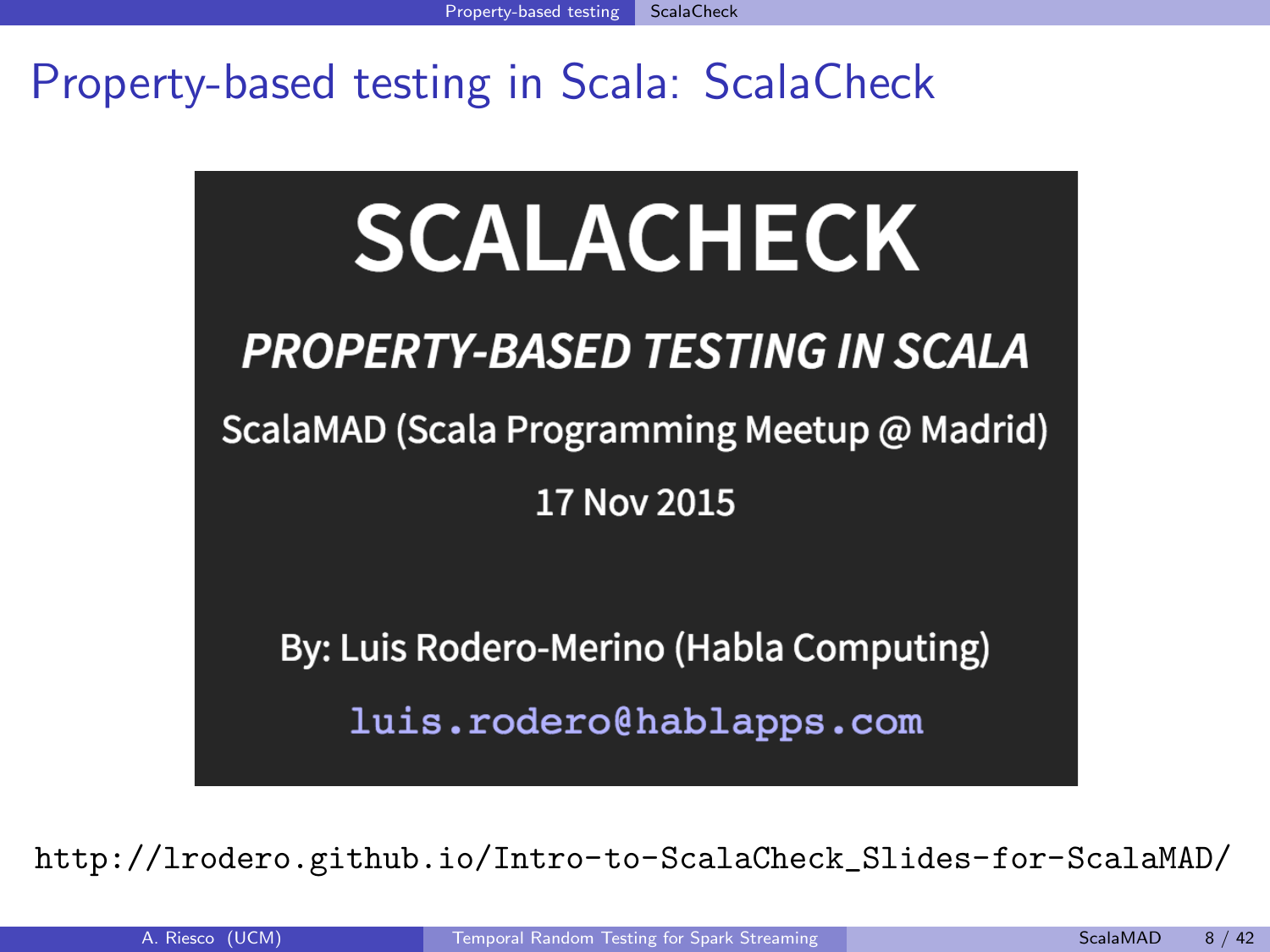## **PROPERTY-BASED?**

Usually we set the expected output for some given input

```
// Specs2 example
class HelloWorldSpec extends Specification {
  (\ldots)def e1 = "Hello world" must haveSize(11)
```
A property is set for *any* input

```
val prSqrt: Prop = forAll{(n: Int) => scala.math.sqrt(n*n) == n}
val notPrSqrt: Prop = exists{(n: Int) => scala.math.sqrt(n*n) != n}
```
"(...) ScalaCheck can be used to state props about isolated parts - units - of your code (usually methods)"

<span id="page-8-0"></span>Mostly, this refers to testing pure functions, *i.e.* with no sideeffects, especially changes on state.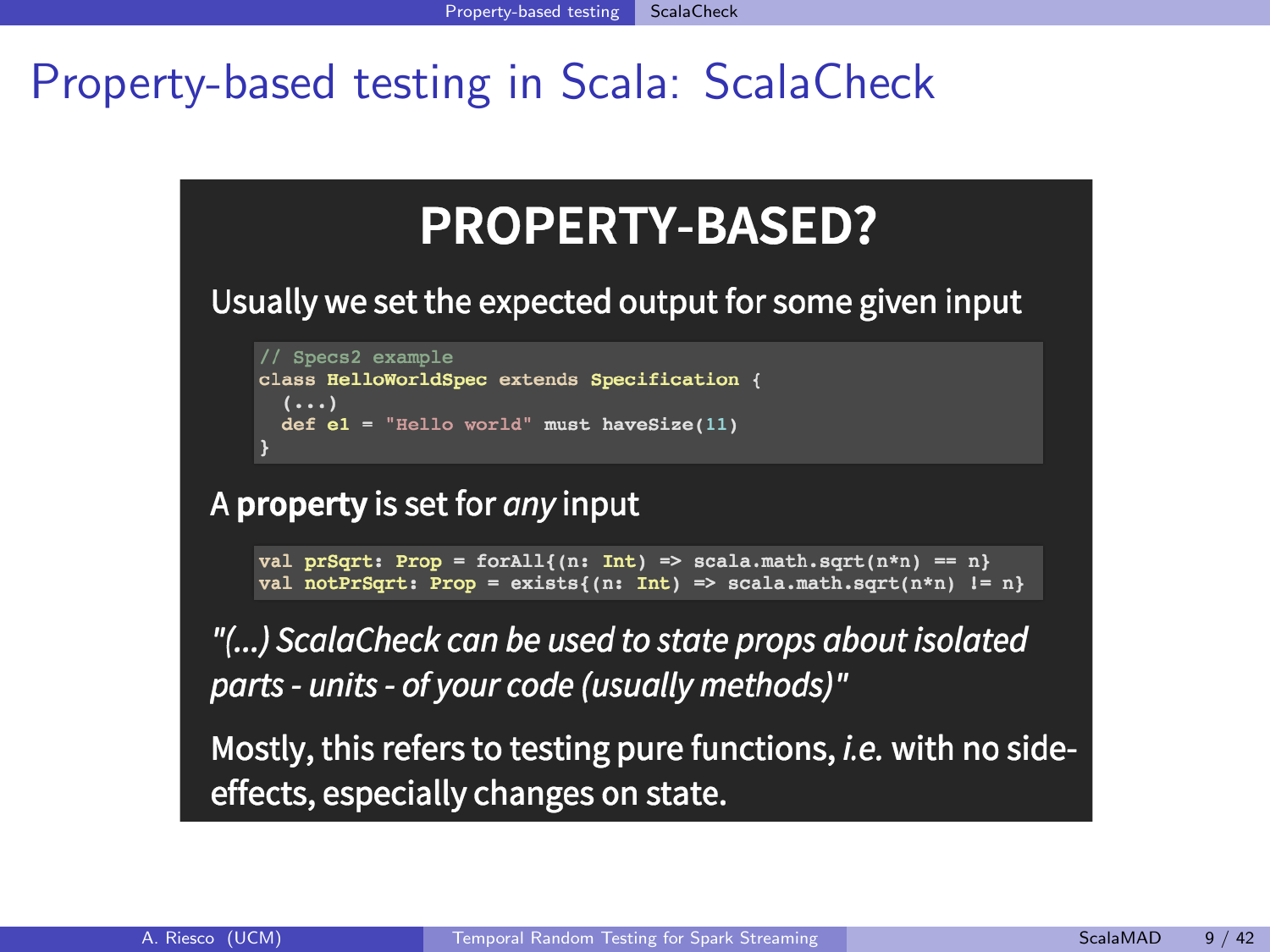# **CHECKING PROPERTIES**

```
val concatStrPr: Prop = forAll {(s1:String, s2:String) =>
  val concat = (s1+s2);
  concat.endsWith(s2) &&
  concat.startsWith(s1) &&
  concat.size == s1.size + s2.sizeconcatStrPr.check // <-- cheching!
val sumListPr: Prop = forAll (1:List[Int]) =>
```

```
(1.sum > 0) == > (1.indexWhere( > 0) > 0)
```
<span id="page-9-0"></span>sumListPr.check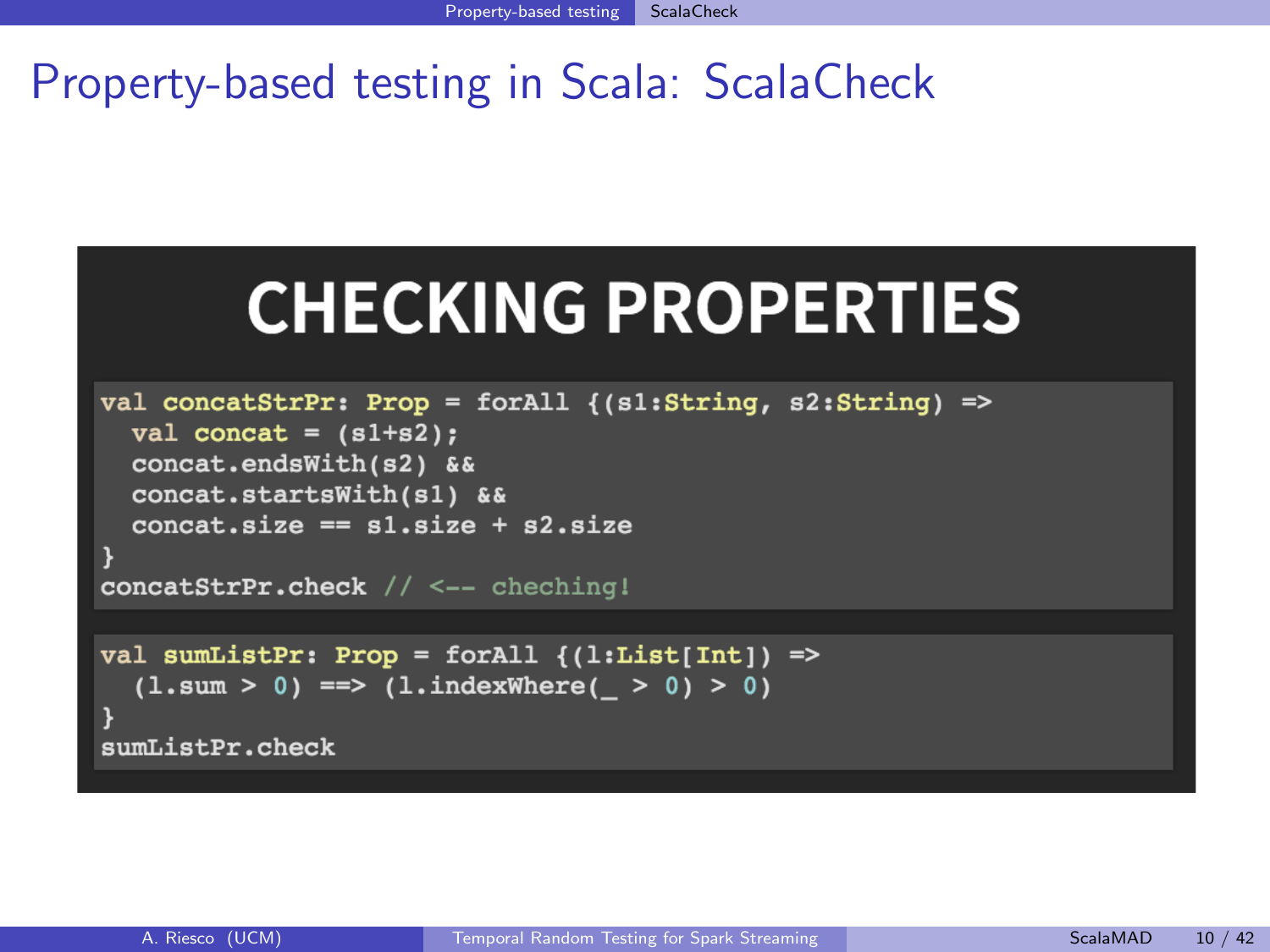# <span id="page-10-0"></span>**GENERATORS**

Create random values (of any kind)

Used by ScalaCheck to generate test cases

Can be used in any other application or testing environment

```
class Gen[+T]{
  (...)def sample: Option[T]
  (\ldots)
```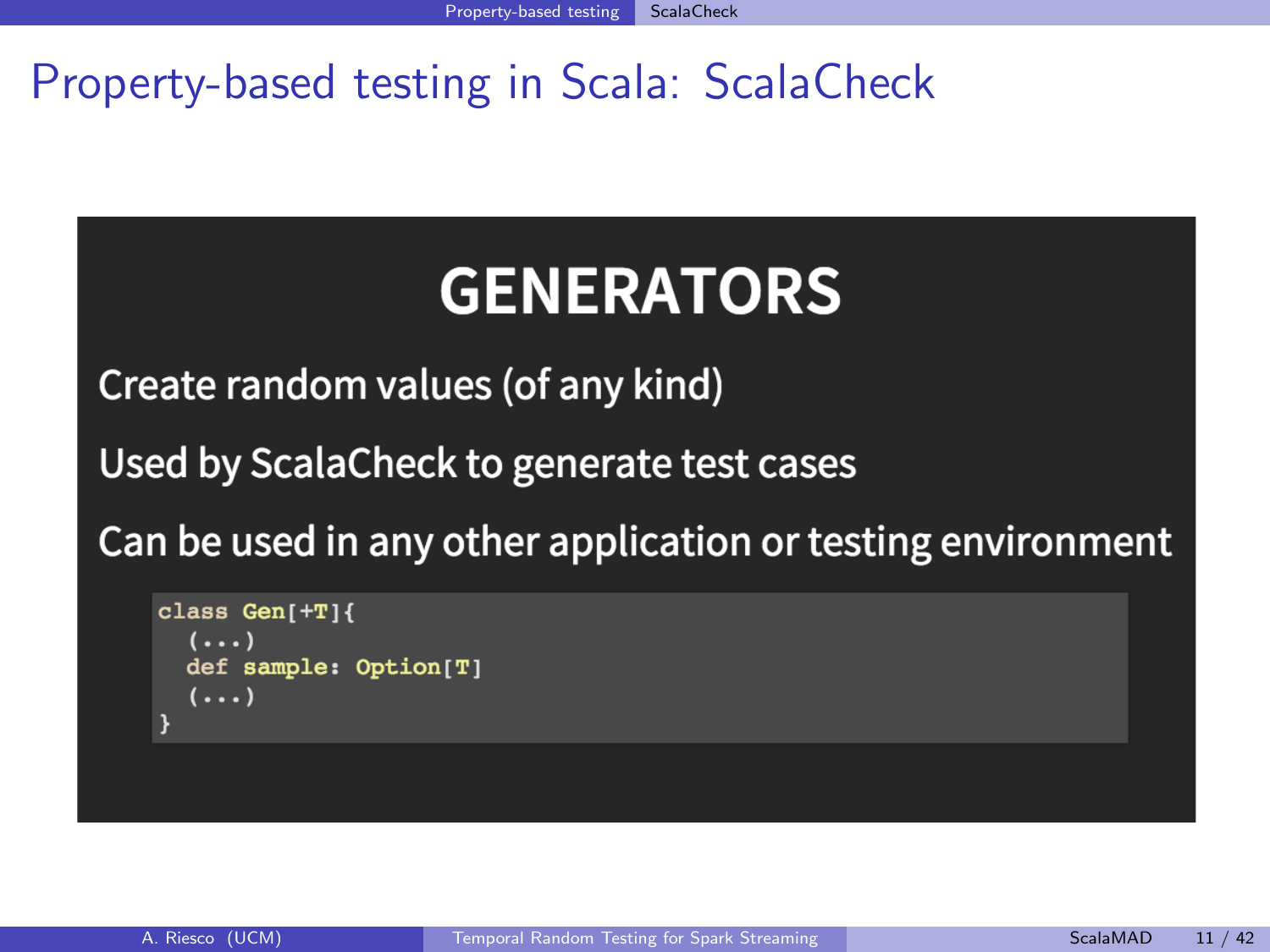<span id="page-11-0"></span>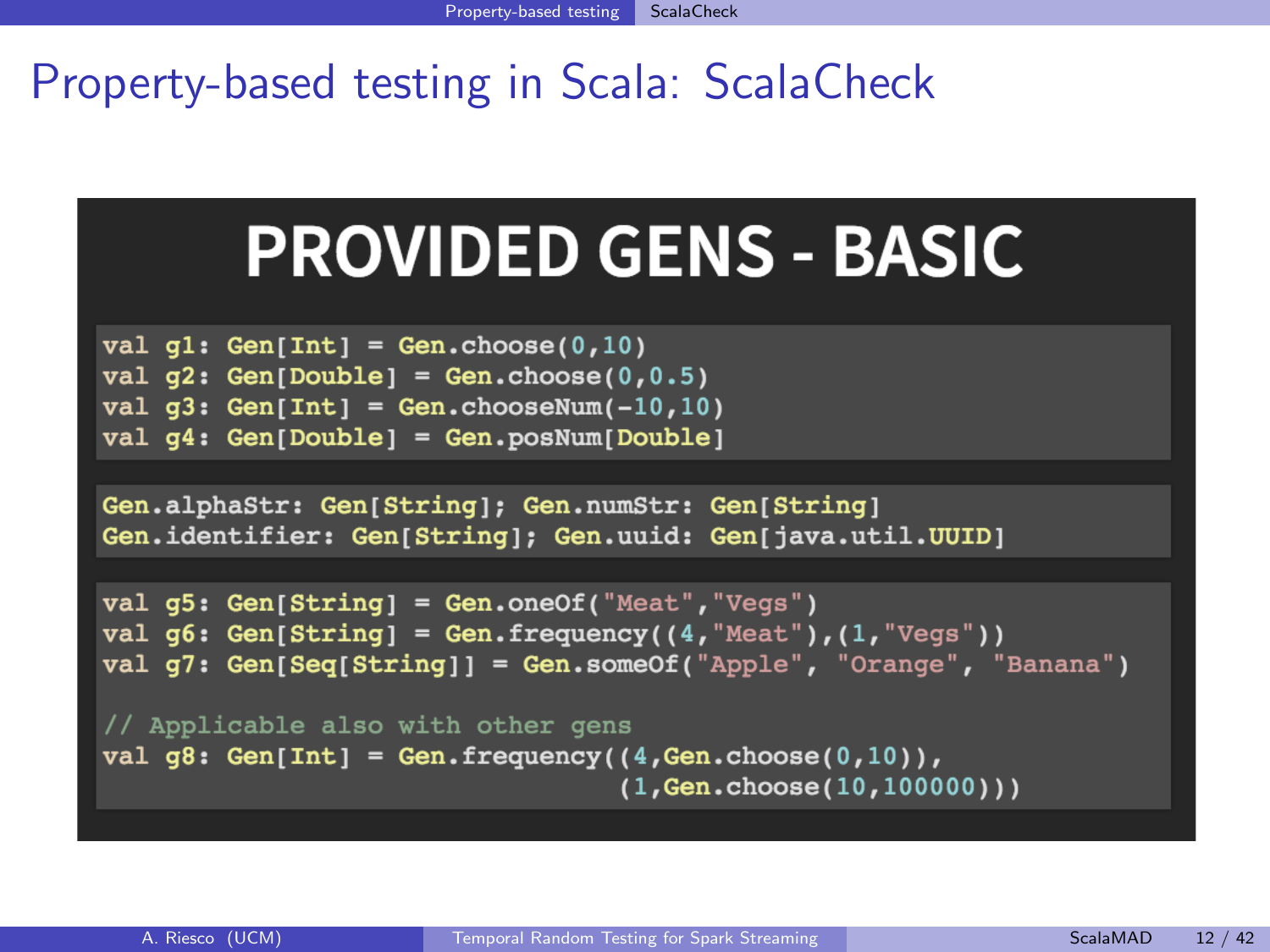- Applying ScalaCheck for testing programs that manipulate Spark RDDs is quite easy.
- The main difficulty is ensuring that the Spark context is shared by all the test cases.
- If we are going to generate around 100 test cases per ScalaCheck property, creating a new Spark context per test case would not be practical.
- Besides, we cannot have more than a Spark context running on the same JVM.
- <span id="page-12-0"></span>• Using the integration with Specs2, and Specs2's BeforeAfterAll trait leads to an easier and more robust solution.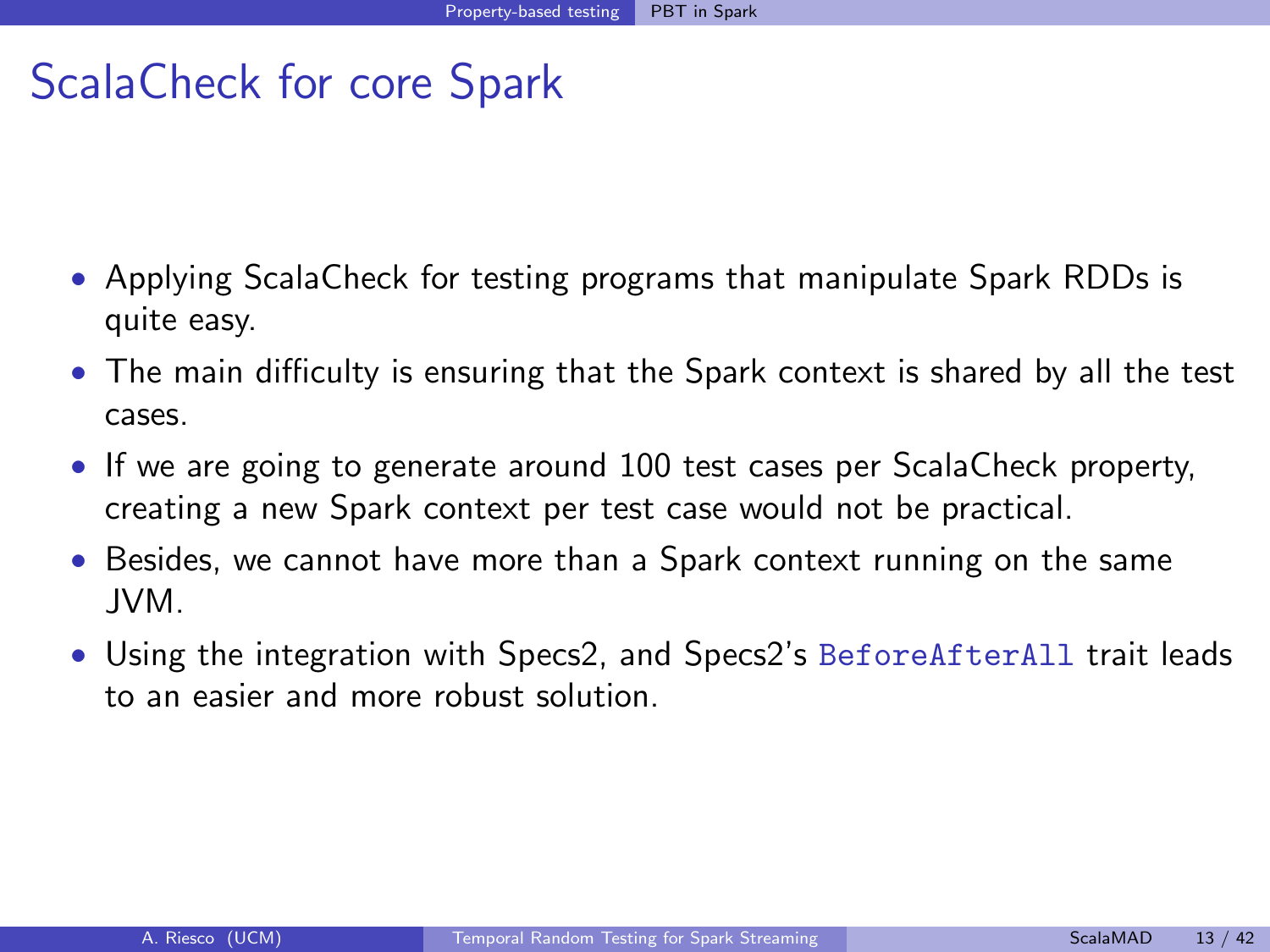- This trait provides a method sc that can be used to parallelize lists generated with the built-in ScalaCheck generators.
- The Spark master or the parallelism level (default number of Spark partitions used to parallelize sequences) can also be customized by overriding the corresponding method.
- That Spark context is also available as an implicit value, that can be then used with the implicit conversions and generator provided by the object RDDGen.
- <span id="page-13-0"></span>• RDDGen objects are basically shortcuts to parallelize lists generated by built-in ScalaCheck generators.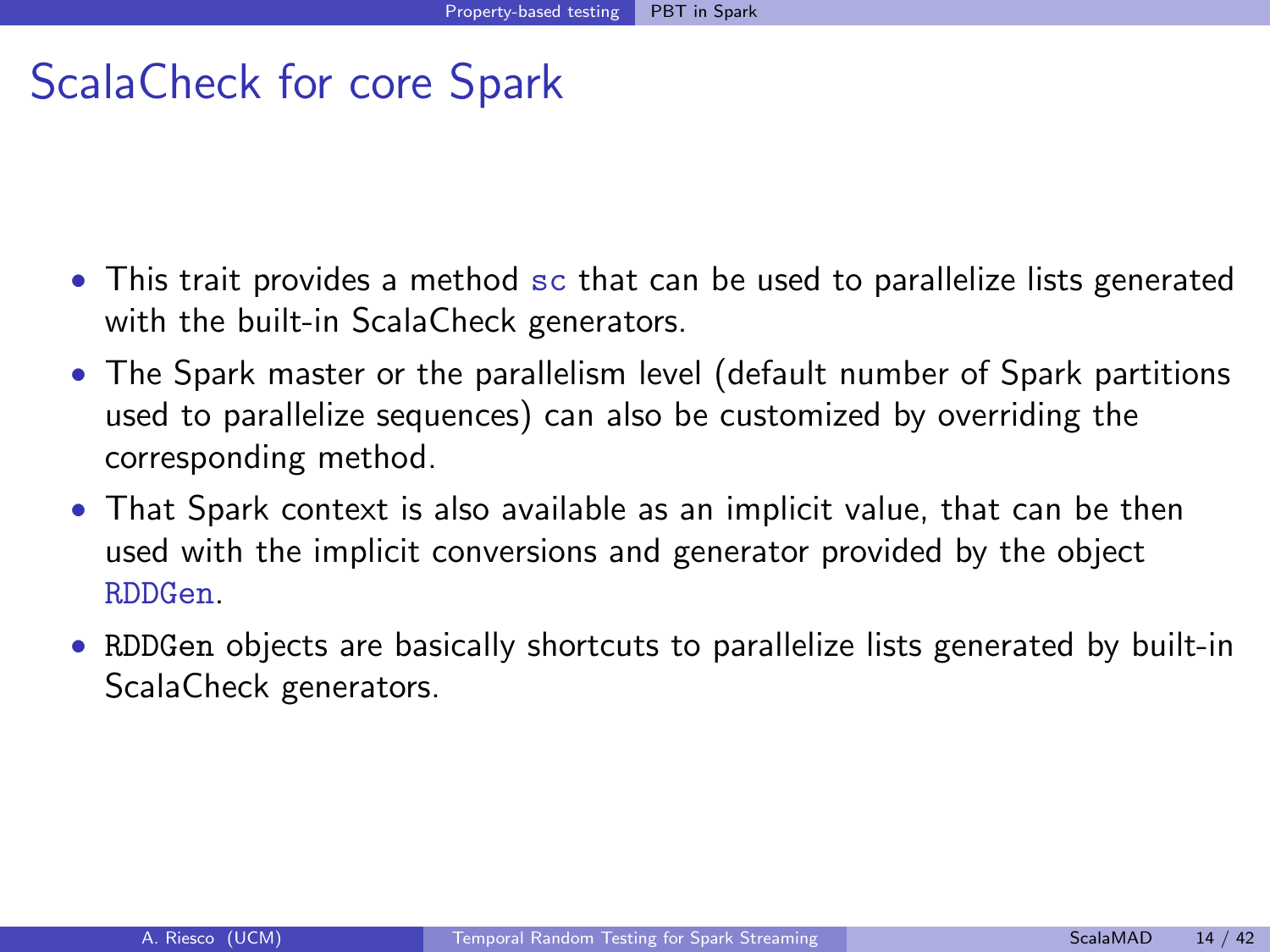```
object RDDGen {
  /** Convert a ScalaCheck generator of Seq into a generator of RDD
   * */
  implicit def seqGen2RDDGen[A](sg : Gen[Seq[A]])
              (implicit aCt: ClassTag[A], sc : SparkContext,
              parallelism : Parallelism) : Gen[RDD[A]] =
    sg.map(sc.parallelize(_, numSlices = parallelism.numSlices))
  /** Convert a sequence into a RDD
   * */
 implicit def seq2RDD[A](seq : Seq[A])(implicit aCt: ClassTag[A],
                    sc : SparkContext, parallelism : Parallelism) : RDD[A]
    sc.parallelize(seq, numSlices=parallelism.numSlices)
```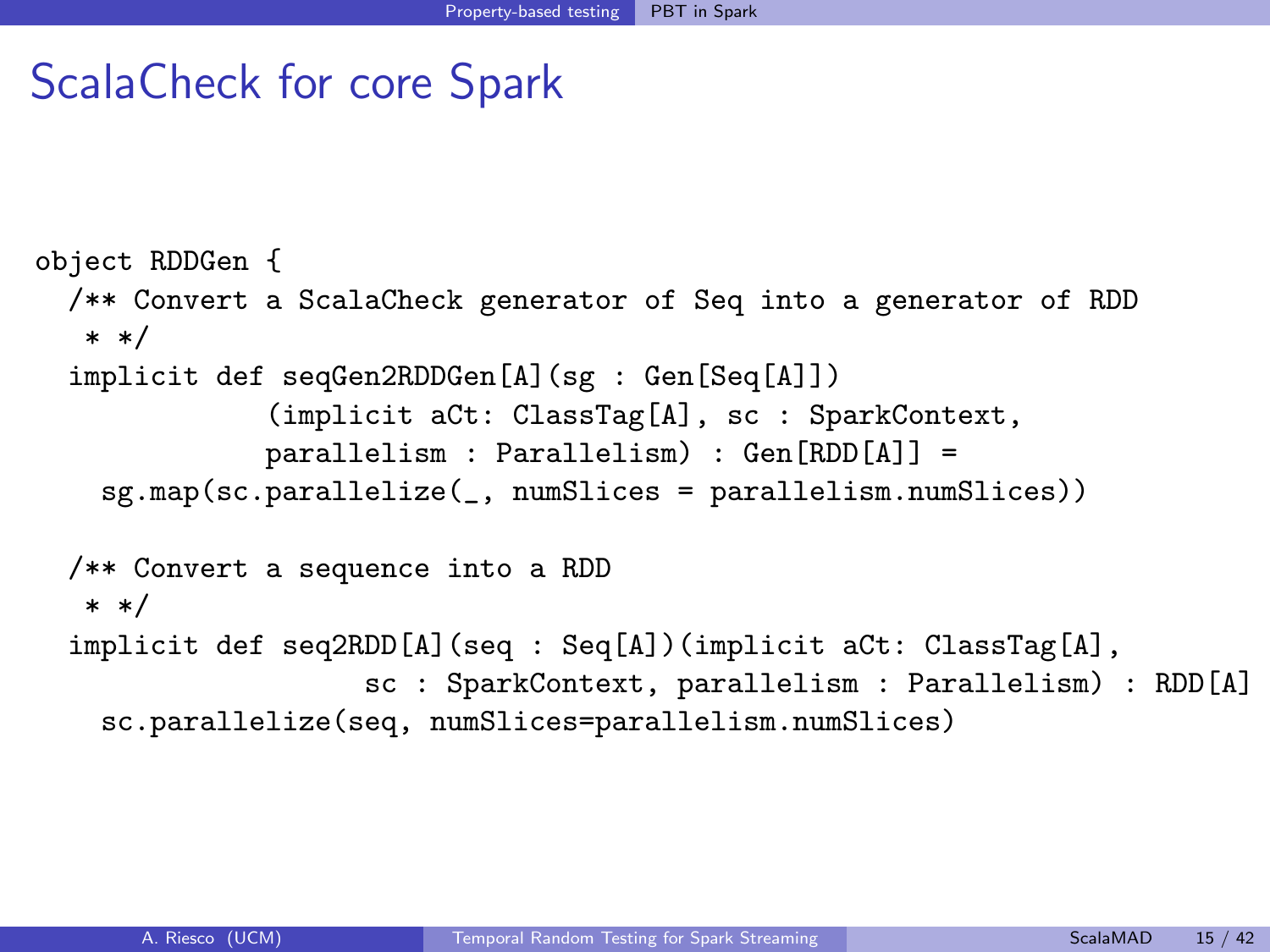```
/** @returns a generator of RDD that generates its elements from g
 * */
def of [A](g : => Gen[A])(implicit aCt: ClassTag[A], sc : SparkContext,
          parallelism : Parallelism) : Gen[RDD[A]] =
  // this way is much simpler that implementing this with a
  // ScalaCheck Buildable, because that implies defining a
  // wrapper to convert RDD into Traversable
  seqGen2RDDGen(Gen.listOf(g))
/** @returns a generator of RDD that generates its elements from g
* */
def ofN[A](n : Int, g : Gen[A])(implicit aCt: ClassTag[A], sc : SparkContext,
    parallelism : Parallelism) : Gen[RDD[A]] = {
  seqGen2RDDGen(Gen.listOfN(n, g))
}
```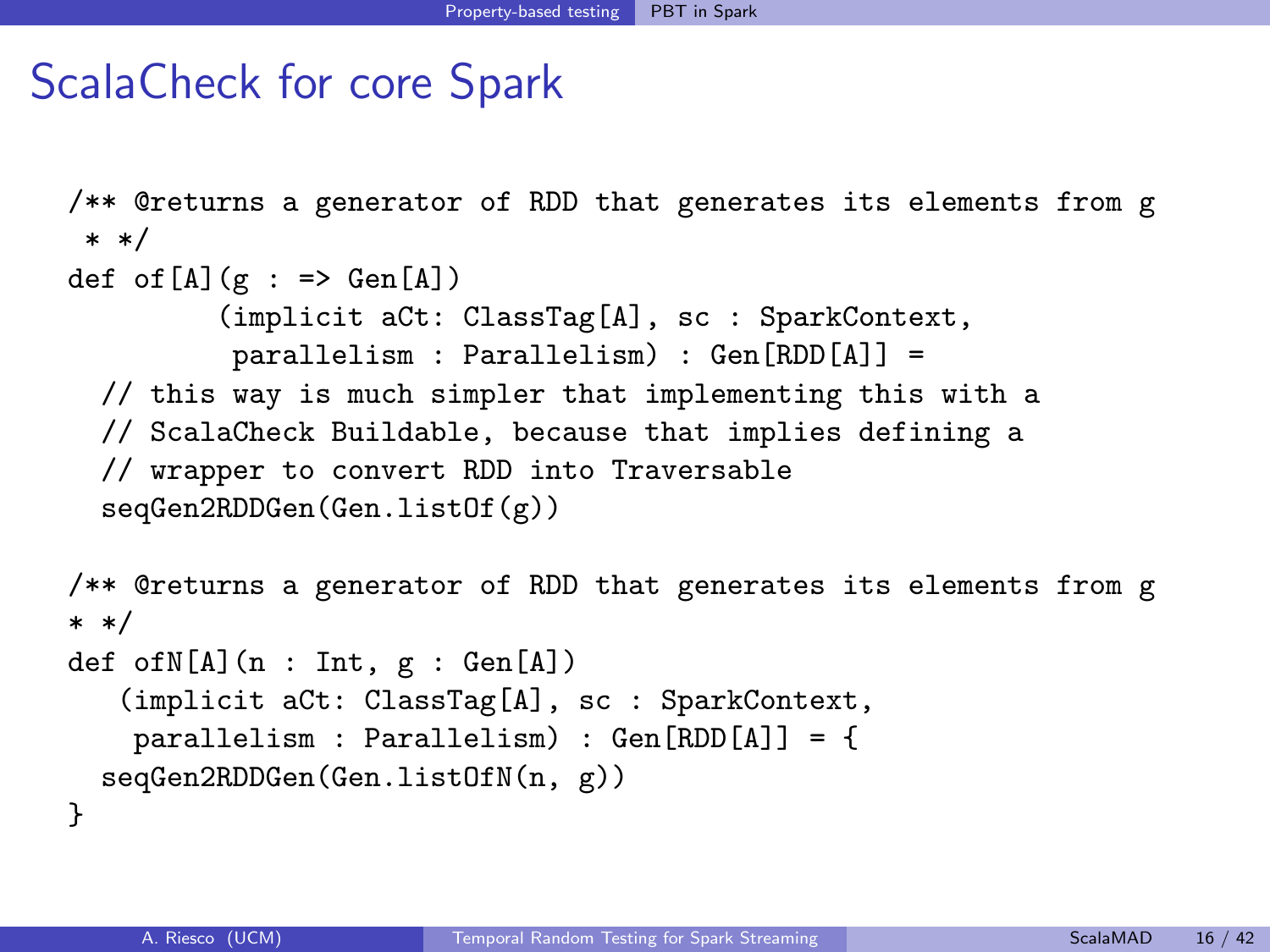```
ScalaCheck for core Spark
```

```
/** @returns a generator of RDD that generates its elements from g
* */
def ofNtoM[A](n : Int, m : Int, g : => Gen[A])
      (implicit aCt: ClassTag[A], sc : SparkContext,
       parallelism : Parallelism) : Gen[RDD[A]] =
  seqGen2RDDGen(UtilsGen.containerOfNtoM[List, A](n, m, g))
```
}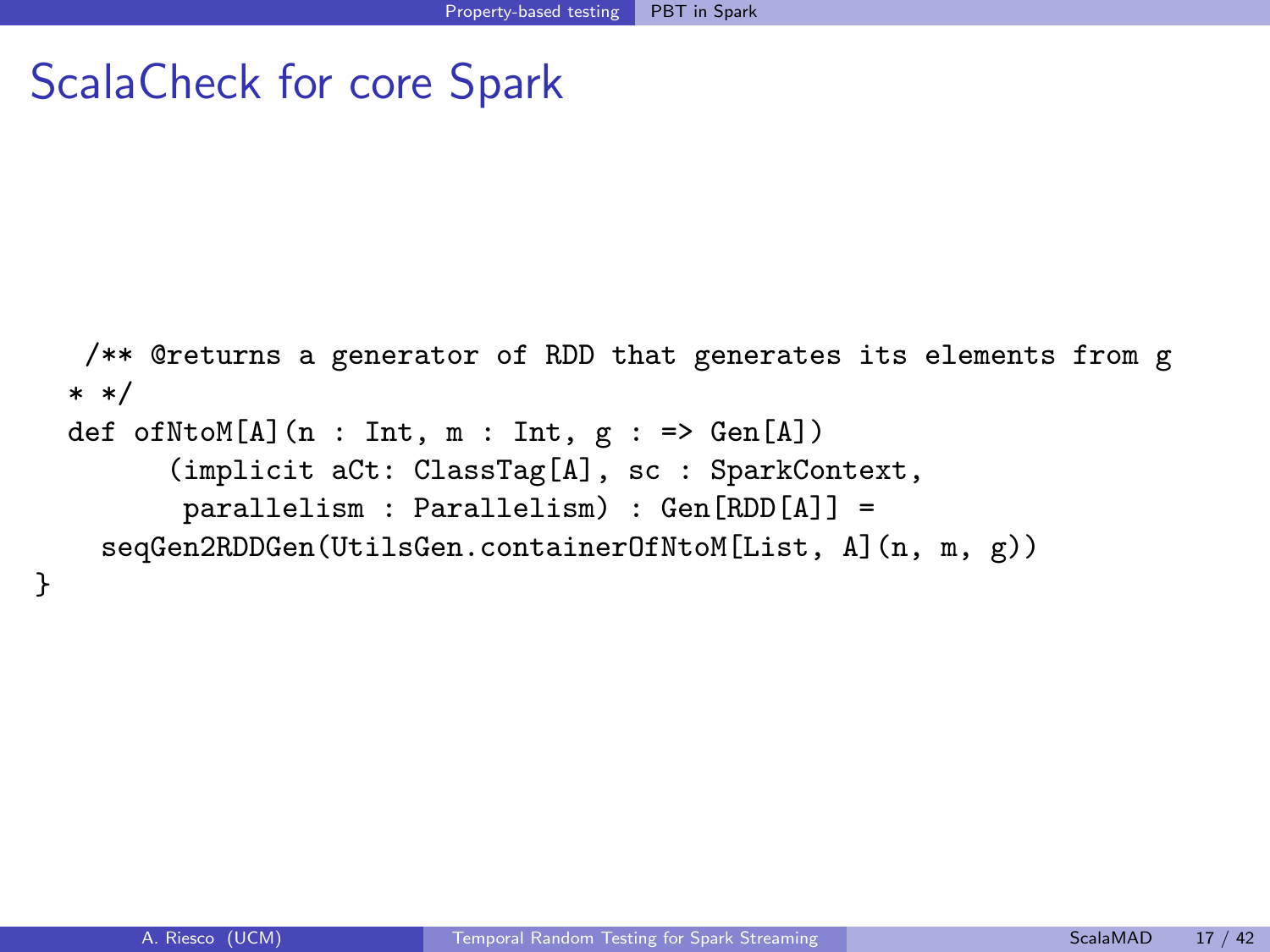- "Adapting" ScalaCheck for core Spark was easy.
- <span id="page-17-0"></span>• Why not trying the same approach with Spark Streaming?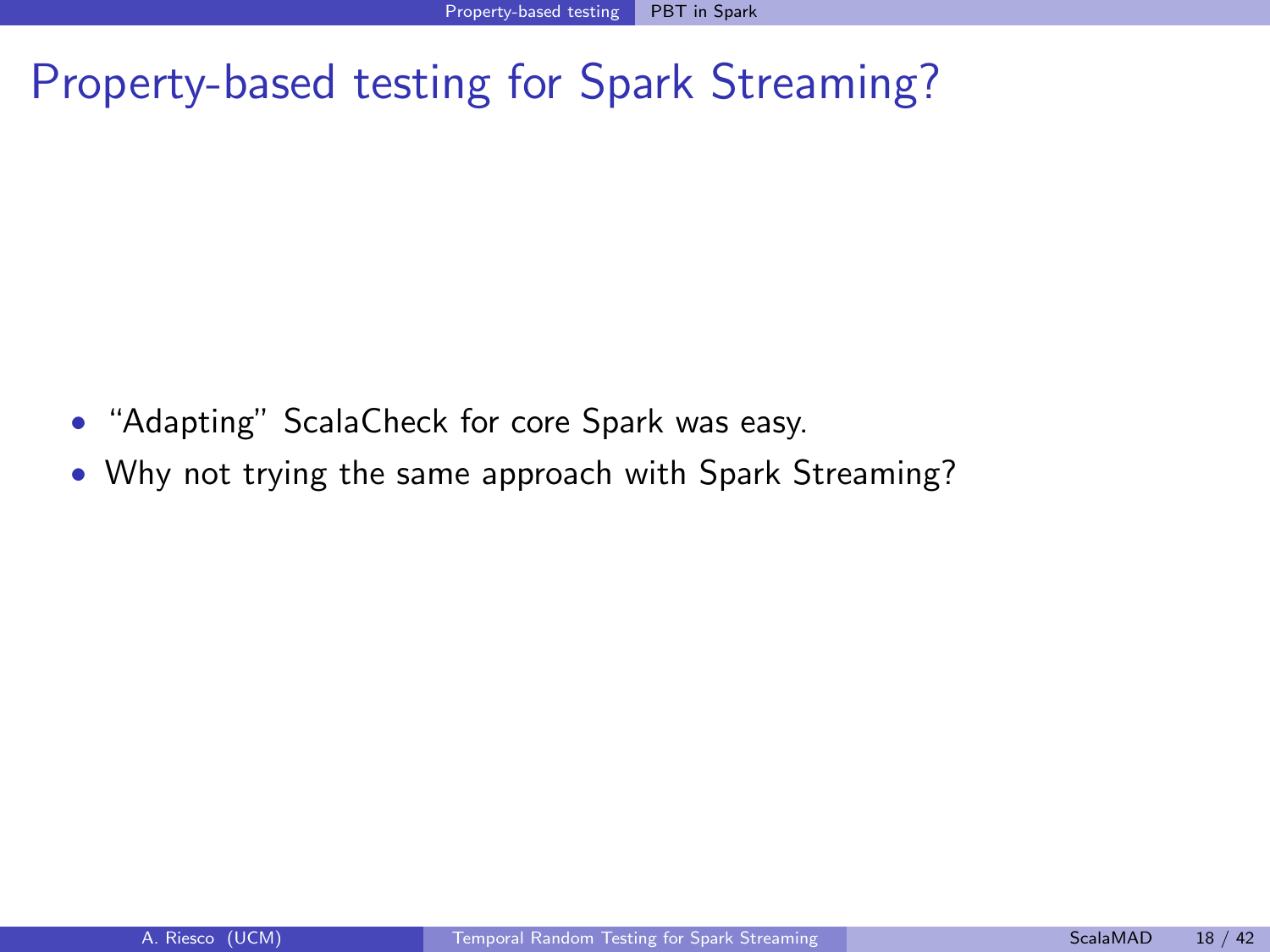### <span id="page-18-0"></span>Problem 1

- Besides a Spark context, Spark Streaming programs use a streaming context to define the computations, which are transformations or periodic actions executed over DStreams.
- Each streaming context is associated to a Spark context, and it is a lightweight object that can be created quickly, but it has to be started and stopped explicitly, not only created.
- Besides, all the transformations and actions on DStreams have to be defined before the streaming context has started.
- Finally, only a single streaming context can be active per JVM, and streaming contexts cannot be restarted.
- This is a complex lifecycle that needs to be handled with care.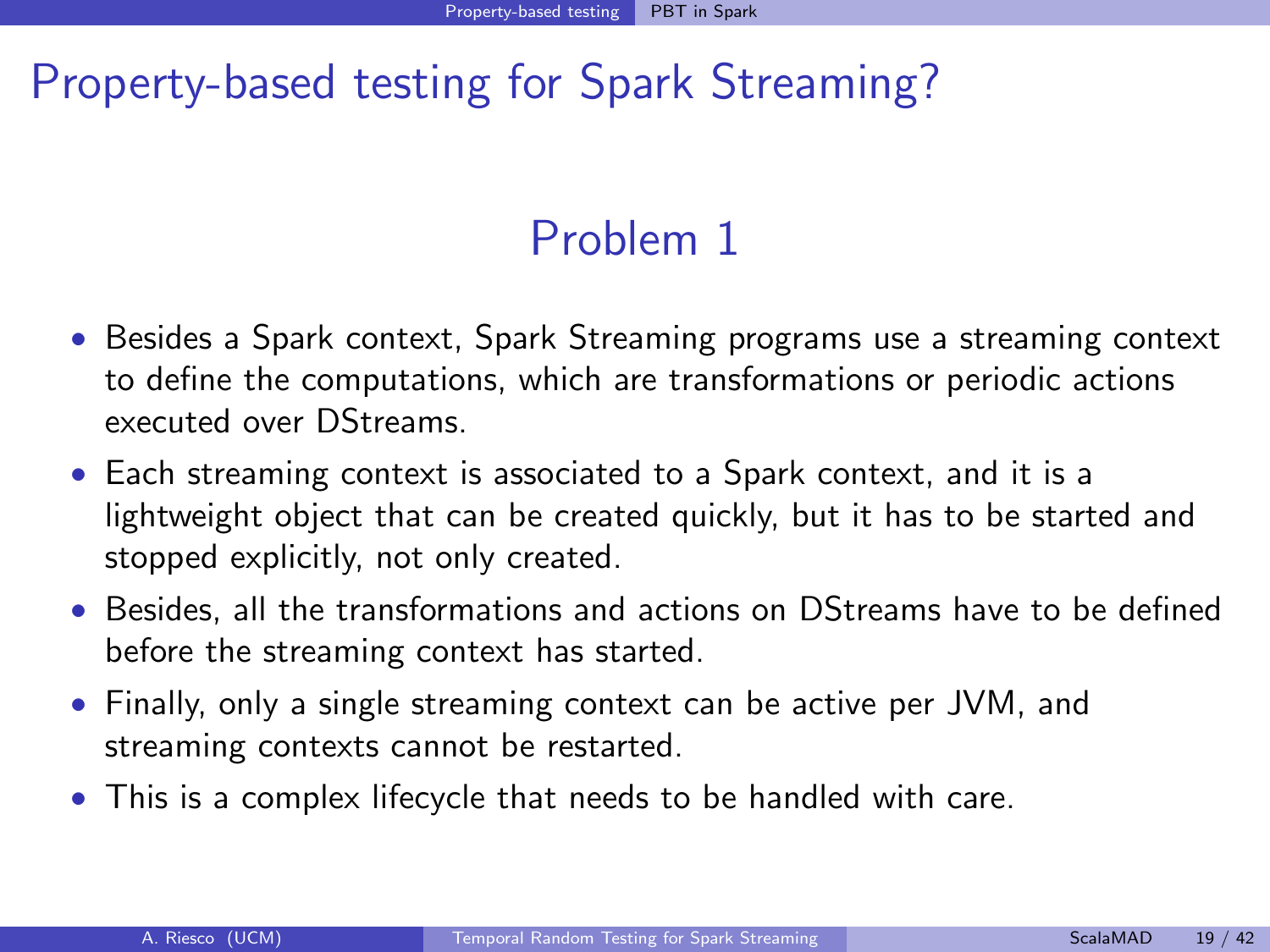#### <span id="page-19-0"></span>Problem 2

- Spark Streaming programs are designed to run forever.
- We need to a way to determine when all the assertions relevant to a test case have been executed completely, so we can then finish the test case by stopping the streaming context.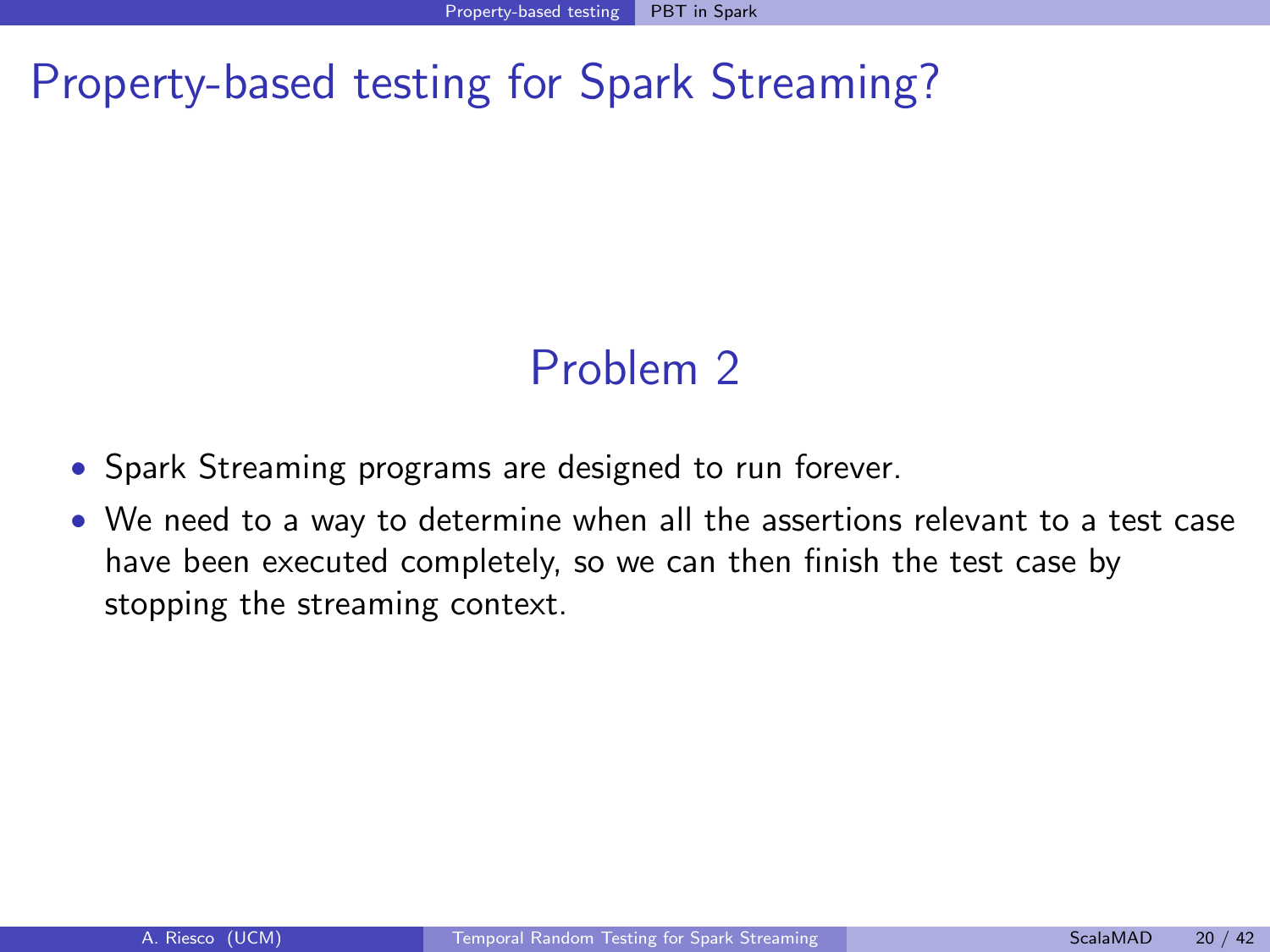#### <span id="page-20-0"></span>Problem 3

- DStream batches are generated with a fixed frequency that we call the "batch interval."
- All the batches are expected to be completed at the same speed but, as we are generating random test cases, then we will often have batches significantly bigger than others, so in practice some batches will be computed faster than others.
- In general some input values are faster to compute than others (as an extreme example consider a transformation that computes the i-th prime number for each input number  $i$ ).
- As the chosen batch interval must leave enough time to compute the slowest batches, this might lead to wasting time when computing the fastest batches, and tests not running as fast as they should.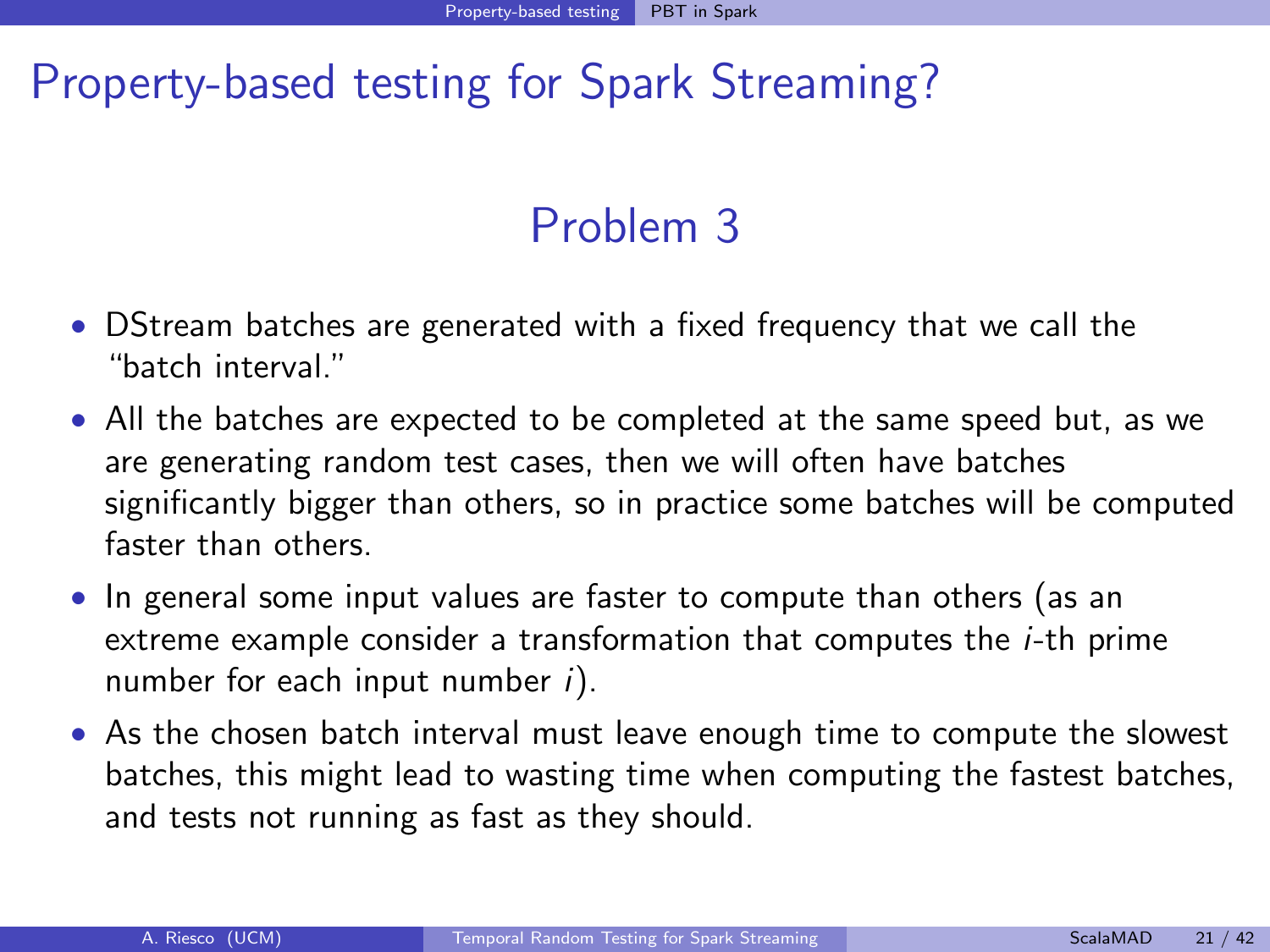#### <span id="page-21-0"></span>Problem 4

• As DStreams are meant to run nonstop, the Spark Streaming runtime captures any exception generated when computing a batch, to prevent stopping the computation.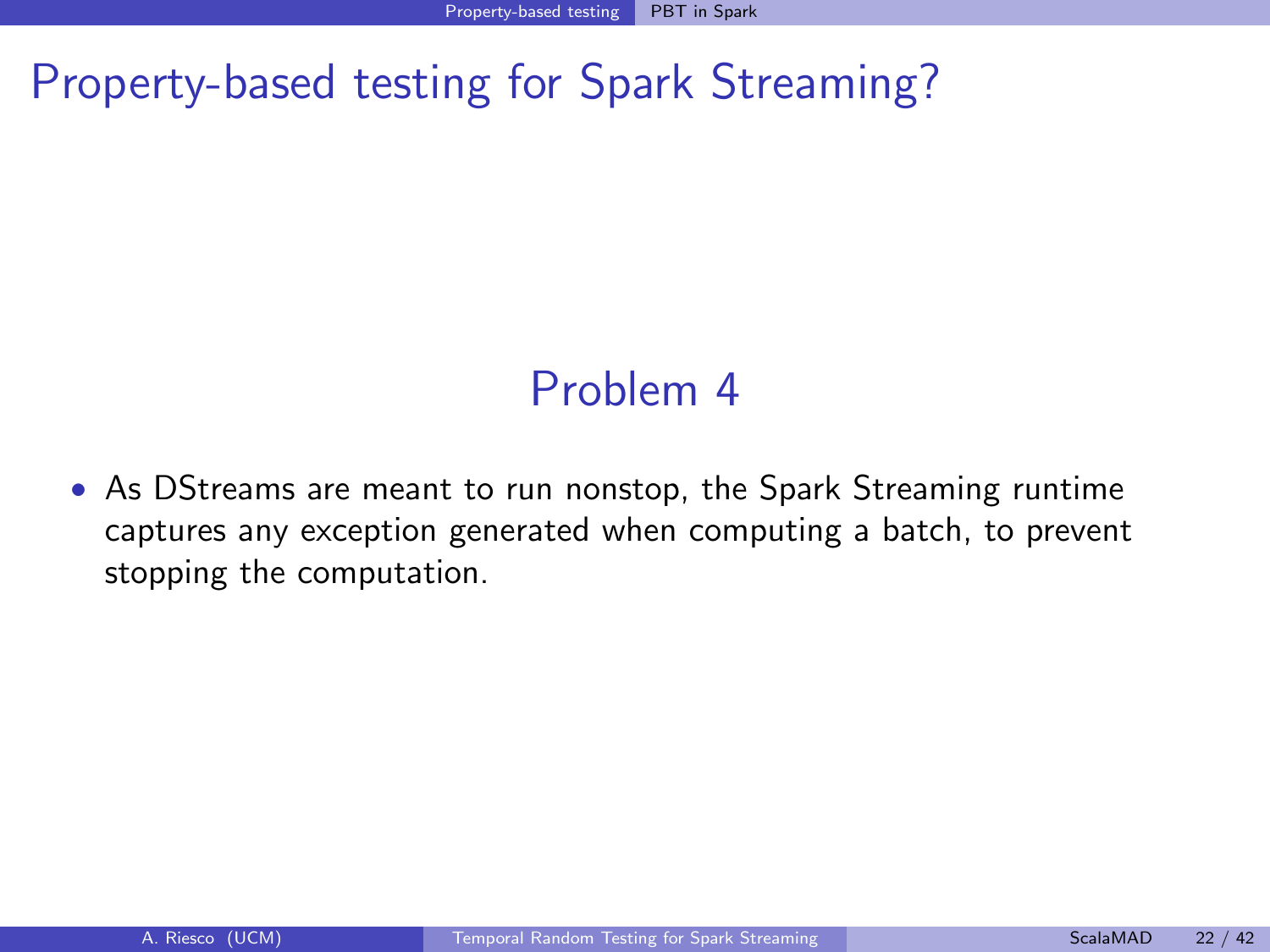- We can reuse the same Spark context for several streaming contexts.
- That leads naturally to a test life cycle where we create and stop Spark contexts with BeforeAfterAll, and create and stop Spark streaming contexts with BeforeAfterEach.
- <span id="page-22-0"></span>• We still need to manually start the streaming context in the body of the test case, but only after declaring the derived DStreams defined by applying the test subject, and the actions that apply the assertions that characterize the test.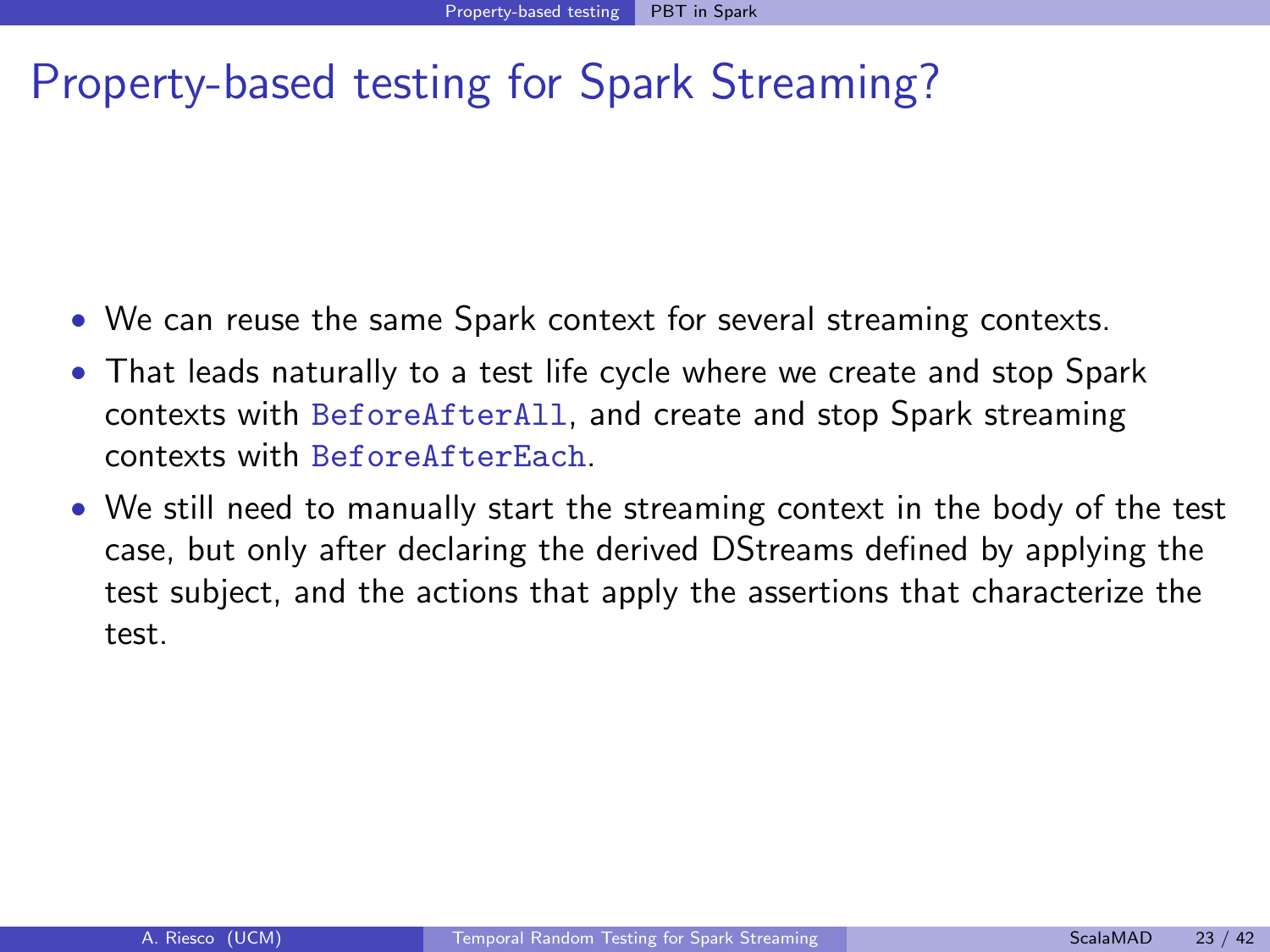- To avoid losing the results of the matchers, due to Spark captured exceptions, we can use Specs2's Result type, starting from ok and combining the result obtained for each batch with Specs2's and operator.
- Finally, in order to determine when the test can finish, we can register a StreamingListener in the streaming context, that notifies a SyncVar each time a batch is completed.
- We can use the SyncVar to block waiting for completion of a fixed number of batches: this is implemented in the method awaitForNBatchesCompleted of the object StreamingContextUtils.
- <span id="page-23-0"></span>• That is all we need to define simple unit test for Spark Streaming.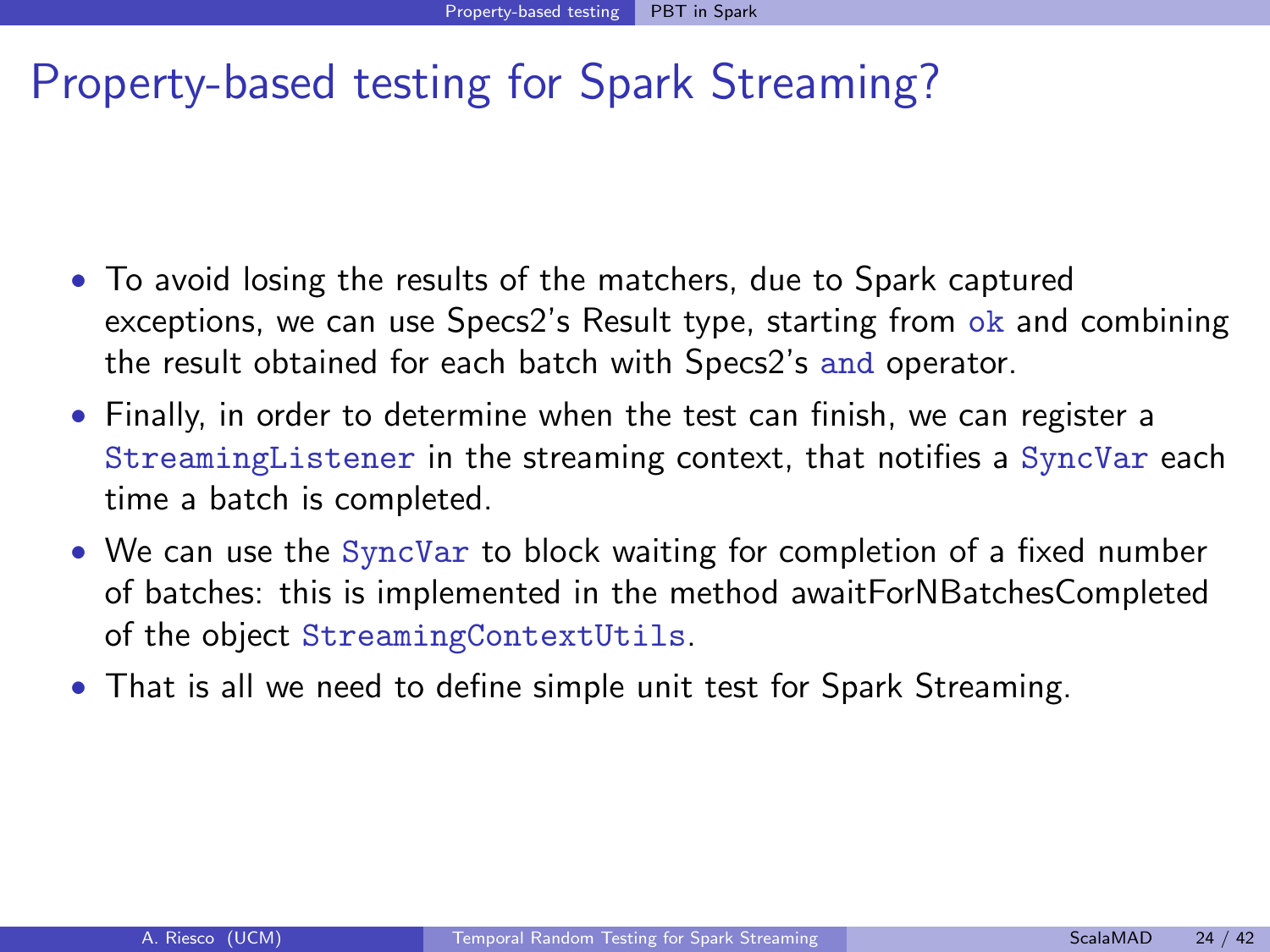```
def successfulSimpleQueueStreamTest =
          simpleQueueStreamTest(expectedCount = 0)
 def failingSimpleQueueStreamTest =
          simpleQueueStreamTest(expectedCount = 1) must beFailing
  def simpleQueueStreamTest(expectedCount : Int) : Result = {
   val record = "hola"
   val batches = Seq.fit1(5)(Seq.fit1(10)(record))val queue = new Queue[RDD[String]]
   queue ++= batches.map(batch =>
           sc.parallelize(batch, numSlices = defaultParallelism))
   val inputDStream = ssc.queueStream(queue, oneAtATime = true)
   val sizesDStream = inputDStream.map(_.length)
```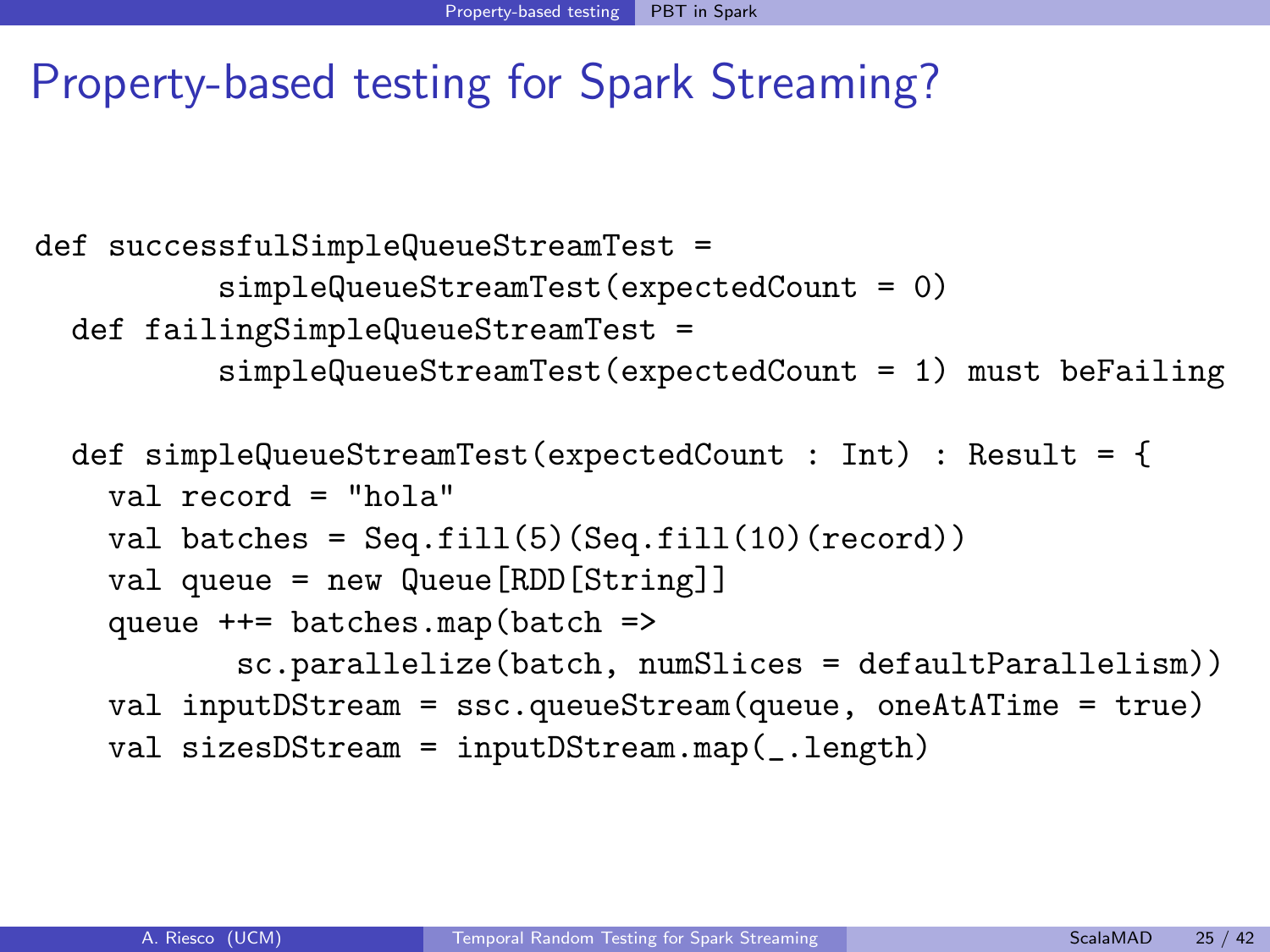```
var batchCount = 0var result : Result = ok
inputDStream.foreachRDD { rdd =>
  batchCount += 1println(s"completed batch number $batchCount:
                                ${rdd.collect.mkString(",")}")
  result = result and \{rdd.filter(_!= record).count() === expectedCount
    rdd should existsRecord(_ == "hola")
  }
}
sizesDStream.foreachRDD { rdd =>
  result = result and {
    rdd should foreachRecord(record.length)(len => _ == len)
  }
}
```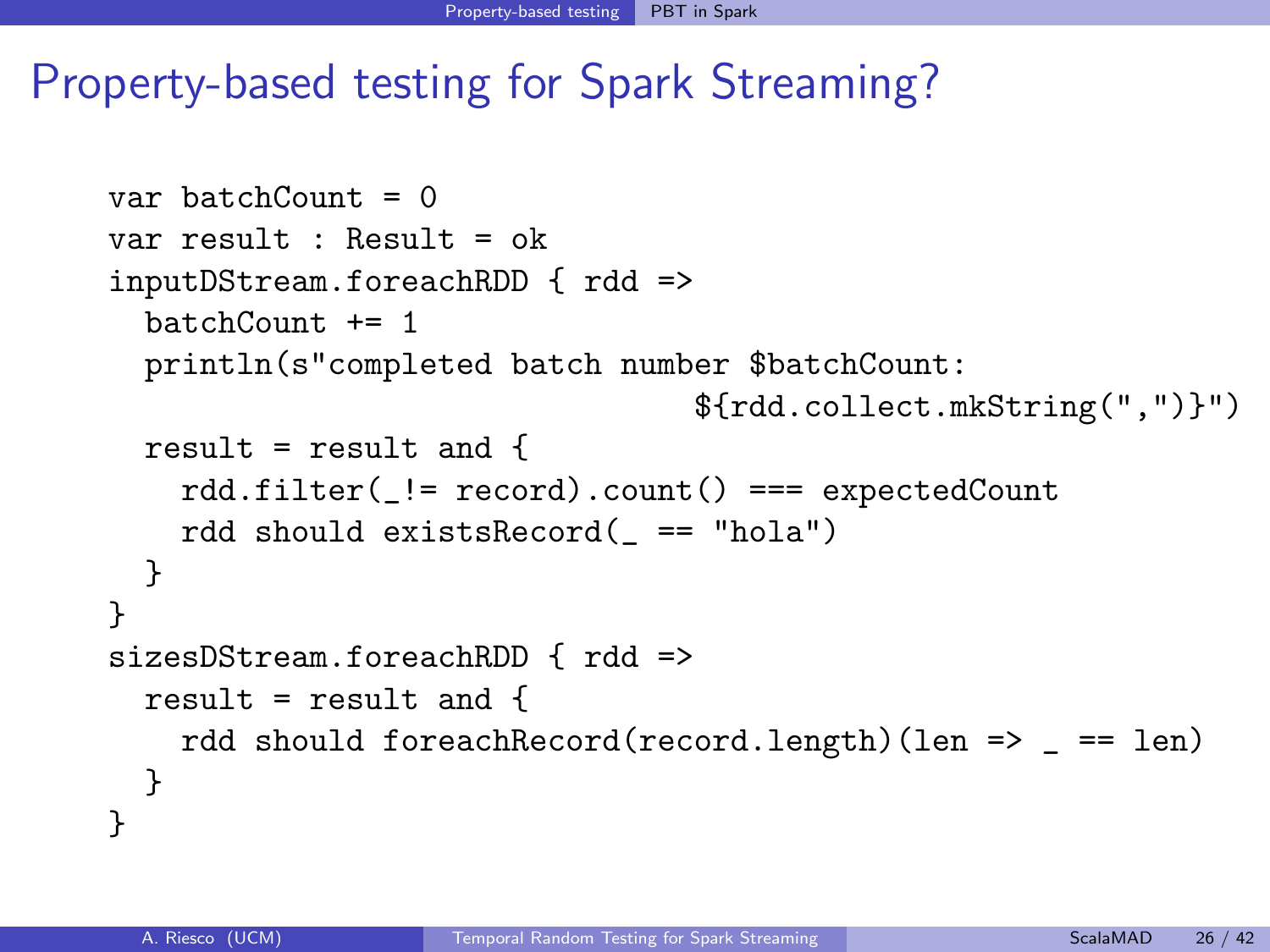// should only start the dstream after all the transformations // and actions have been defined ssc.start()

// wait for completion of batches.length batches StreamingContextUtils.awaitForNBatchesCompleted (batches.length, atMost = 10 seconds)(ssc)

<span id="page-26-0"></span>result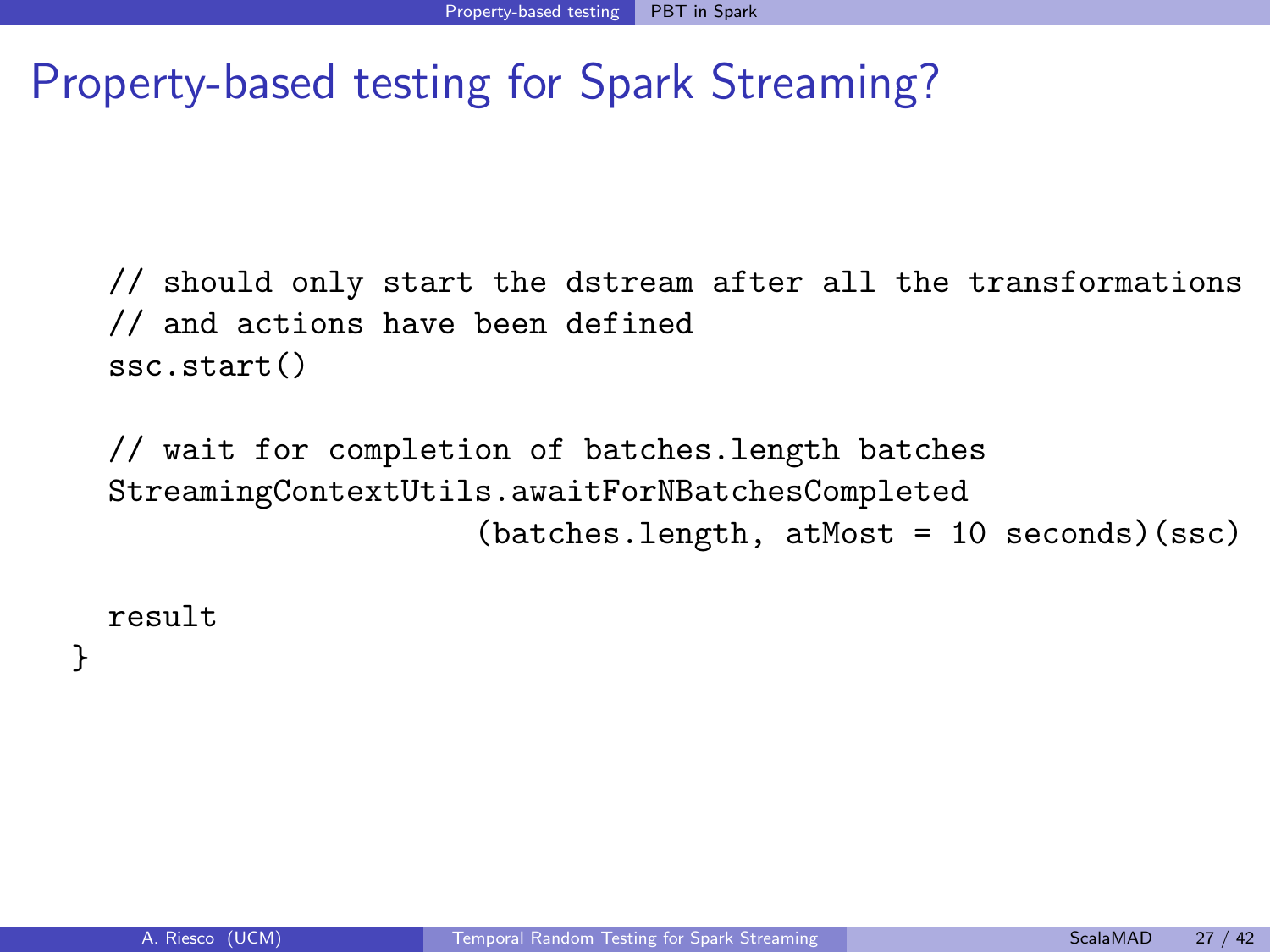- DStreams are meant to run forever, while a test case should be executed in a finite time: what is a test case?
- How are generators?
- There can be relations between the values in a DStream that cannot be expressed in first order logic.
- <span id="page-27-0"></span>• We can use temporal logic.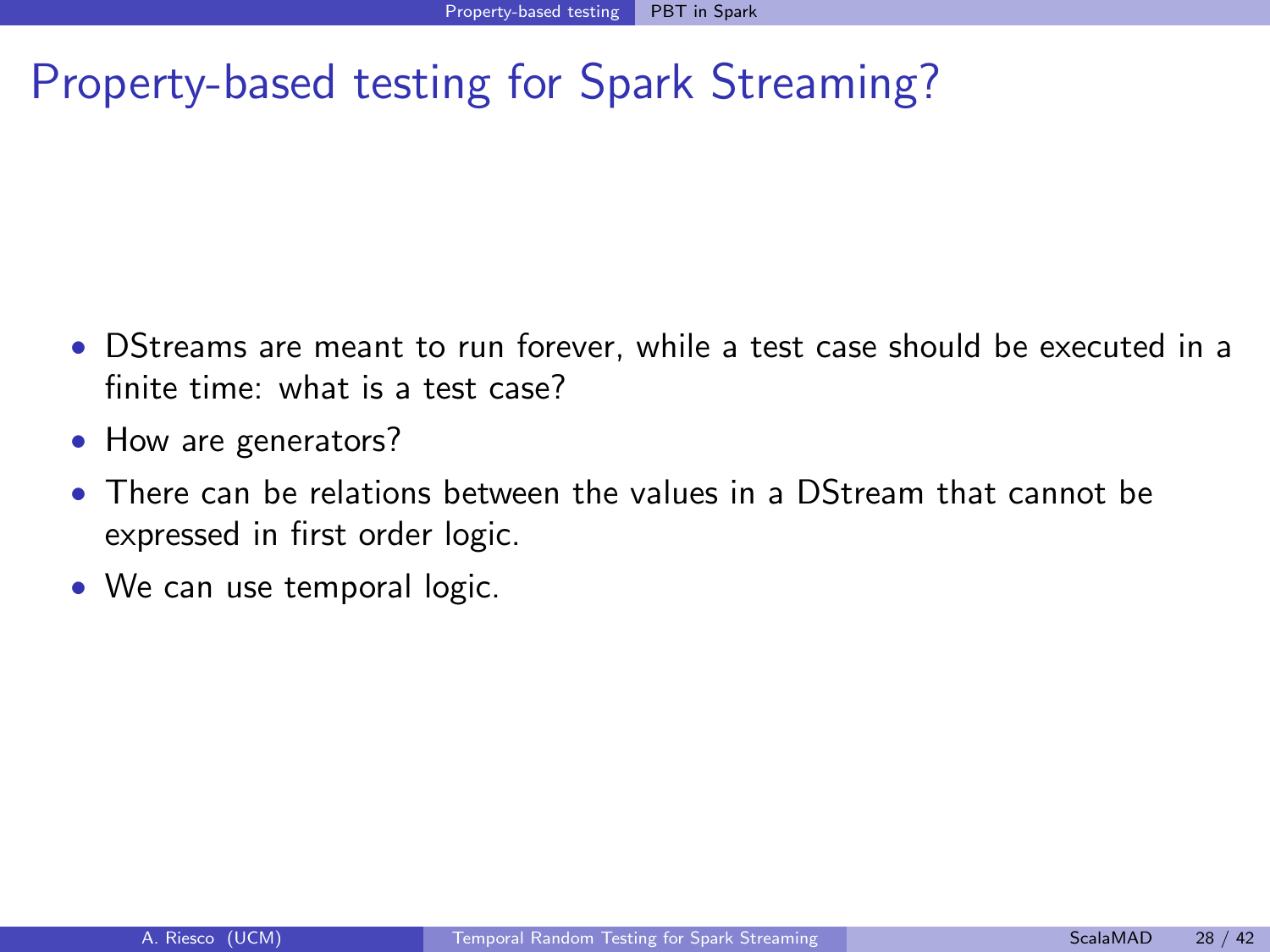class StreamingFormulaDemo1 {

```
def faultyCount(ds : DStream[Double]) : DStream[Long] =
  ds.count.trainsform(\_.\text{map}(\_ -1))def countForallAlwaysProp(testSubject : DStream[Double] =>
                                           DStream[Long]) = \{type U = (RDD[Double], RDD[Long])val (inBatch, transBatch) = ((\_ : U)._1, ( . : U)._2)val numBatches = 10
  val formula : Formula[U] = always { (u : U) =>
    transBatch(u).count === 1 and
    inBatch(u).count === transBatch(u).first
  } during numBatches
  val gen = BatchGen.always(BatchGen.ofNtoM(10, 50,
                              arbitrary[Double]), numBatches)
  forAllDStream(gen)(testSubject)(formula)
}.set(minTestsOk = 10).verbose <math>
```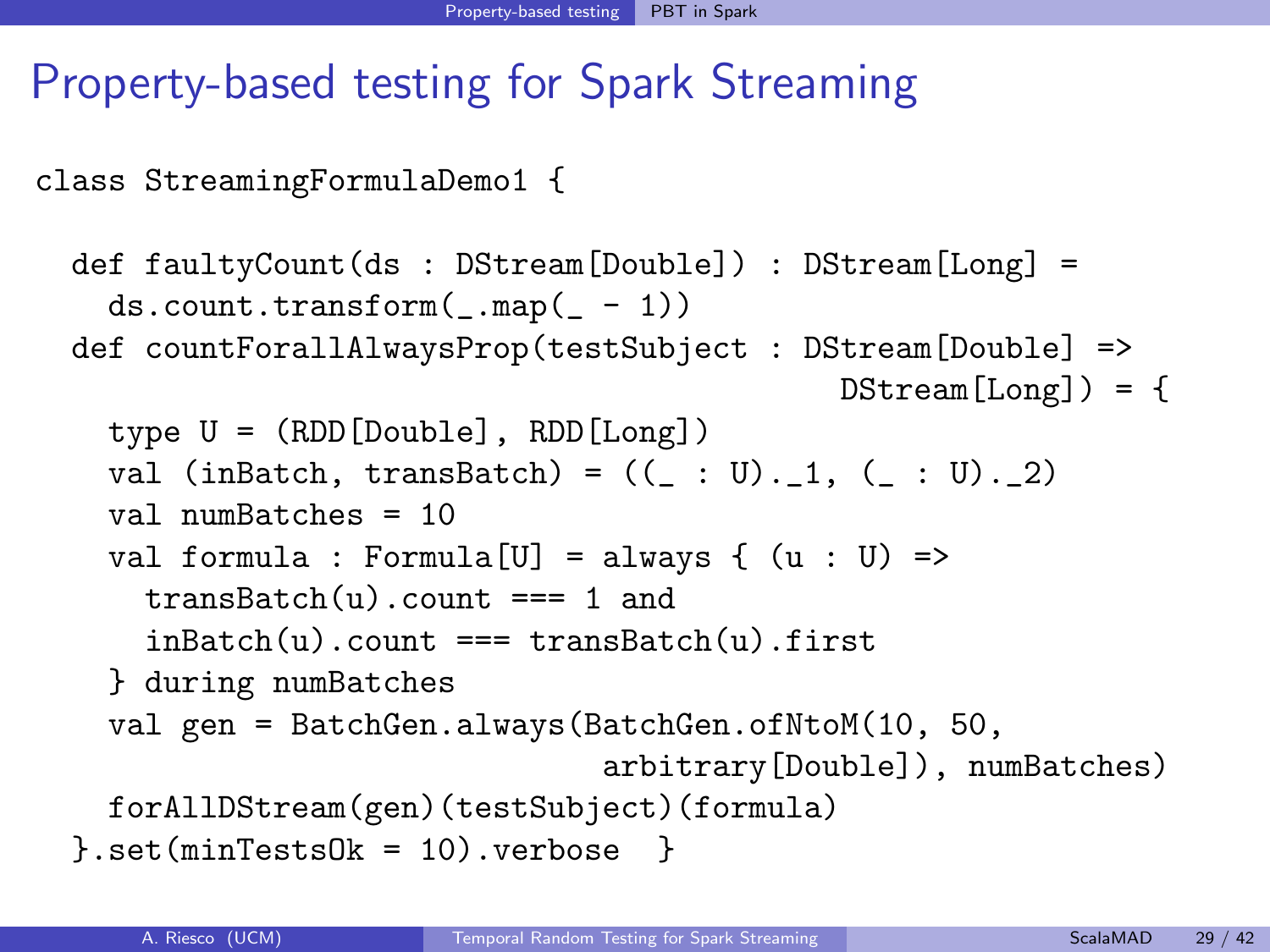- We would like to test a Spark Streaming program that takes a stream of user activity data and returns a stream of banned users.
- To keep it simple we assume that the input records are pairs containing a Long user id, and a Boolean indicating whether the user has been honest at that instant.
- <span id="page-29-0"></span>• So, the test subject that implement this has type testSubject : DStream[(Long, Boolean)] => DStream[Long]).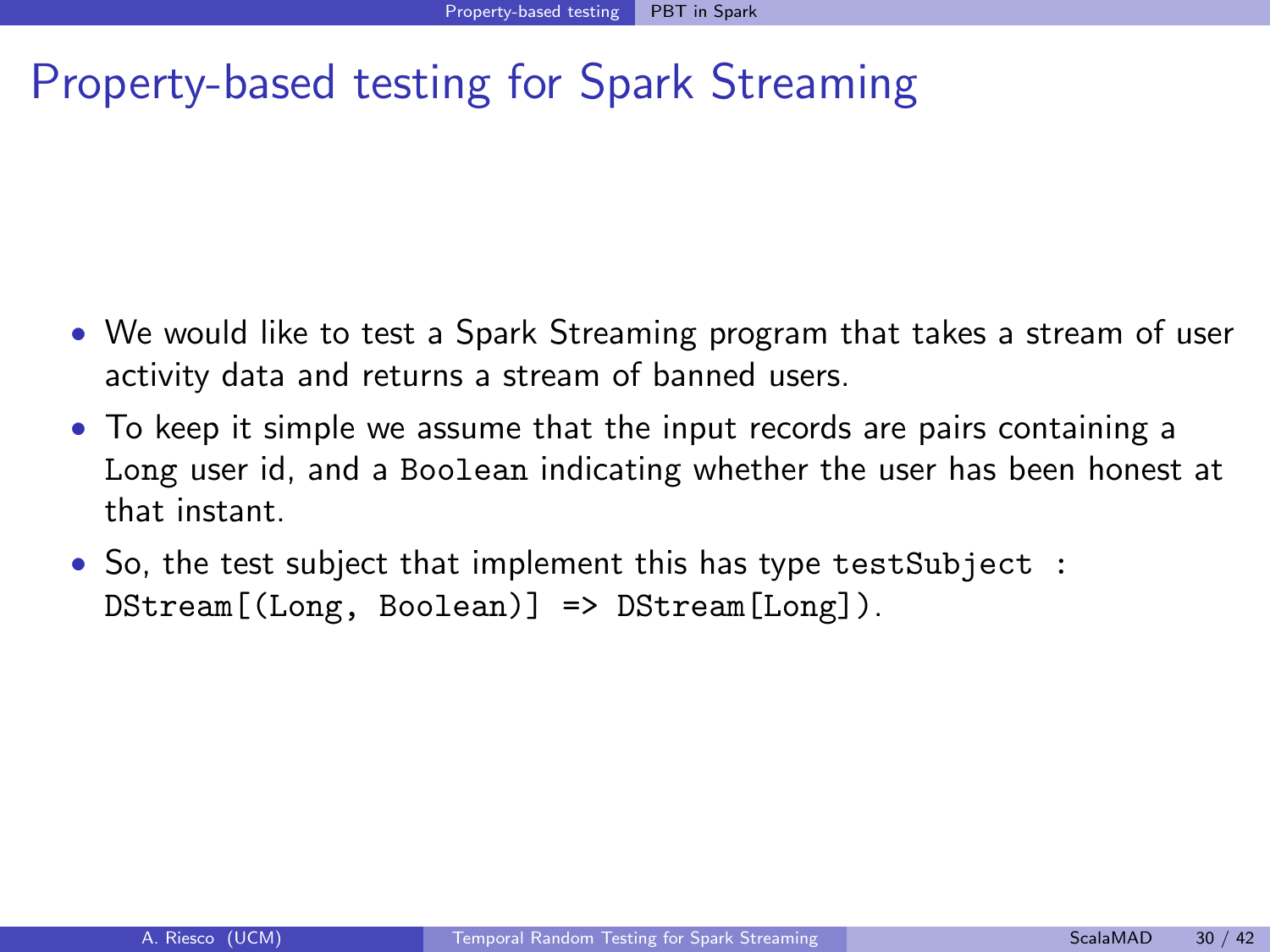• Assume now that we implement something like this:

```
def statelessListBannedUsers(ds : DStream[(Long, Boolean)]) :
       DStream[Long] = dsmap(...1)
```
- Is it possible to define generators and properties to test it?
- We would need our own generators.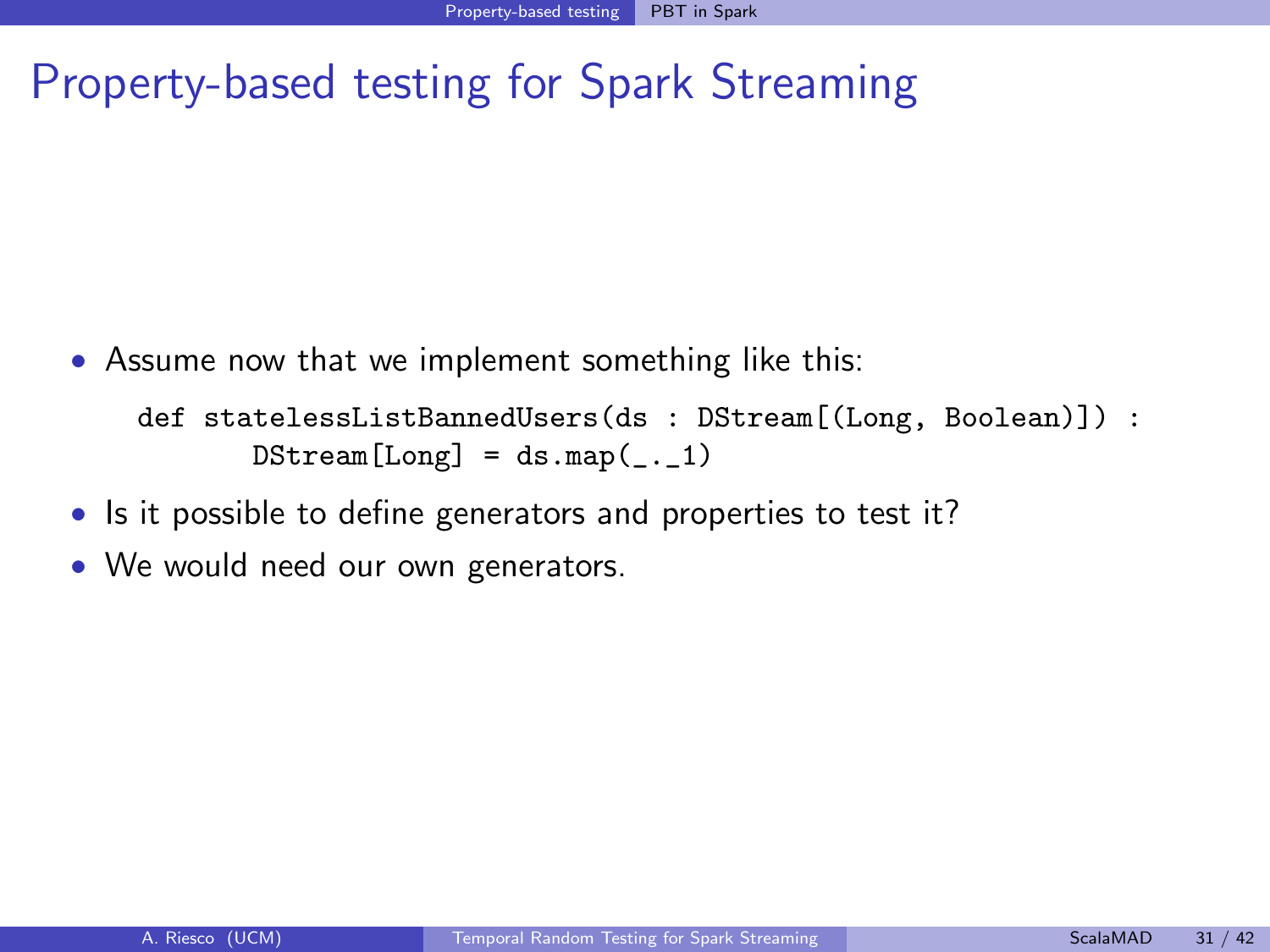• Generators at batch level are similar to those in Scalacheck:

```
val batchSize = 20
val (badId, ids) = (15L, Gen.choose(1L, 50L))
val goodBatch = BatchGen.ofN(batchSize, ids.map((, true)))val badBatch = goodBatch + BatchGen.ofN(1, (badId, false))
```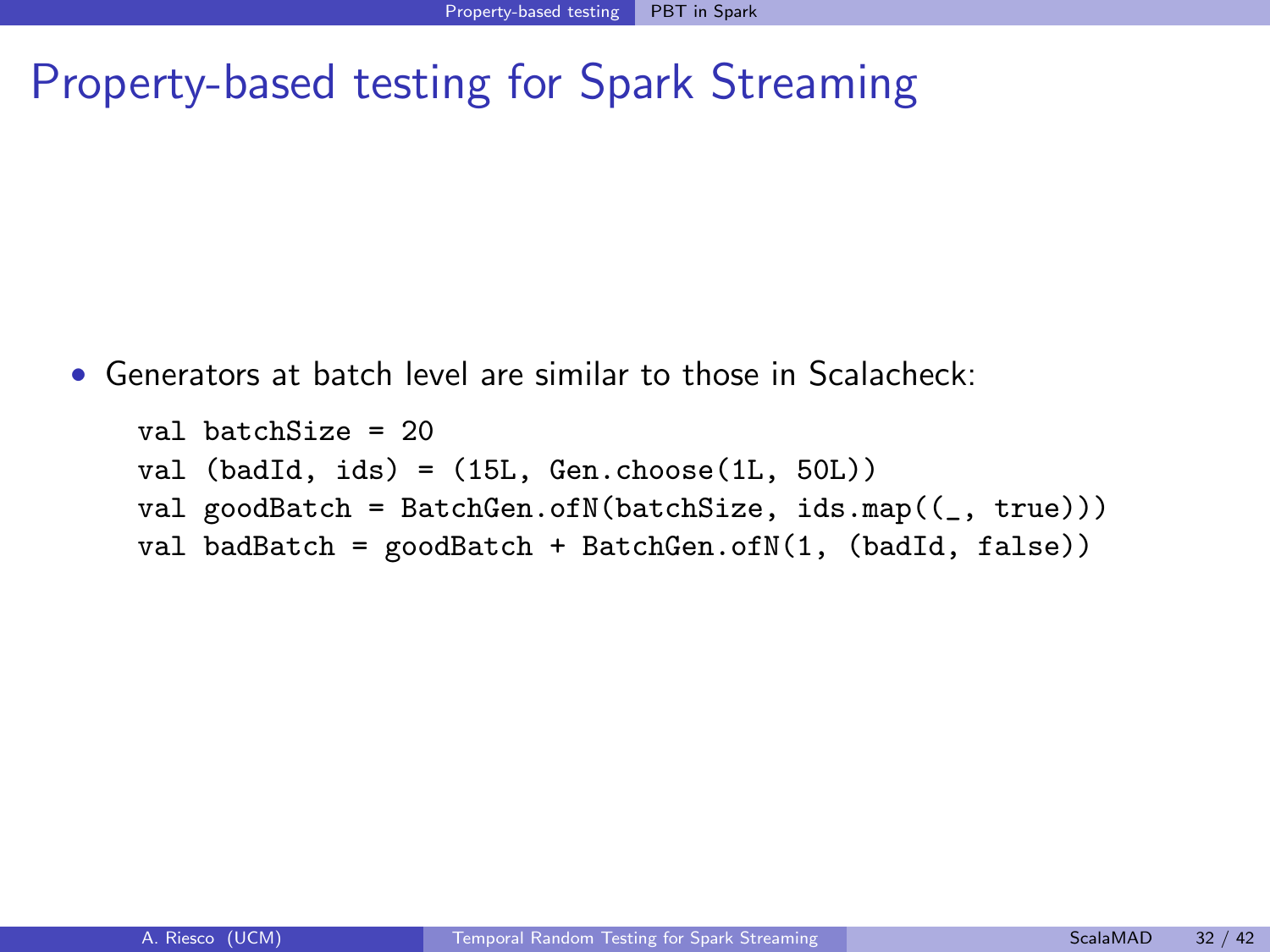• Similarly, properties at batch level can be defined as follows:

```
type U = (RDD[(Long, Boolean)], RDD[Long])
val (inBatch, outBatch) = ((\_ : U)._1, (\_ : U)._2)val allGoodInputs =
        at(inBatch) ( should foreachRecord(1, 2 == true)
  val badInput =
        at(inBatch) ( should existsRecord( == (badId, false)))
  val noIdBanned = at(outBatch)(_.isEmpty)
  val badIdBanned = at(outBatch)( should existsRecord( == badId))
```
- However, these generators/properties do not represent the behavior of DStreams, since they are only concerned with specific "moments".
- Here foreachRecord and existsRecord are custom Specs2 matches that check a Boolean function for all or for any of the records in an RDD.
- <span id="page-32-0"></span>• at() simply composes a projection with a function that returns a Specs2 matcher, and it is used to define assertions on the batch in the current instant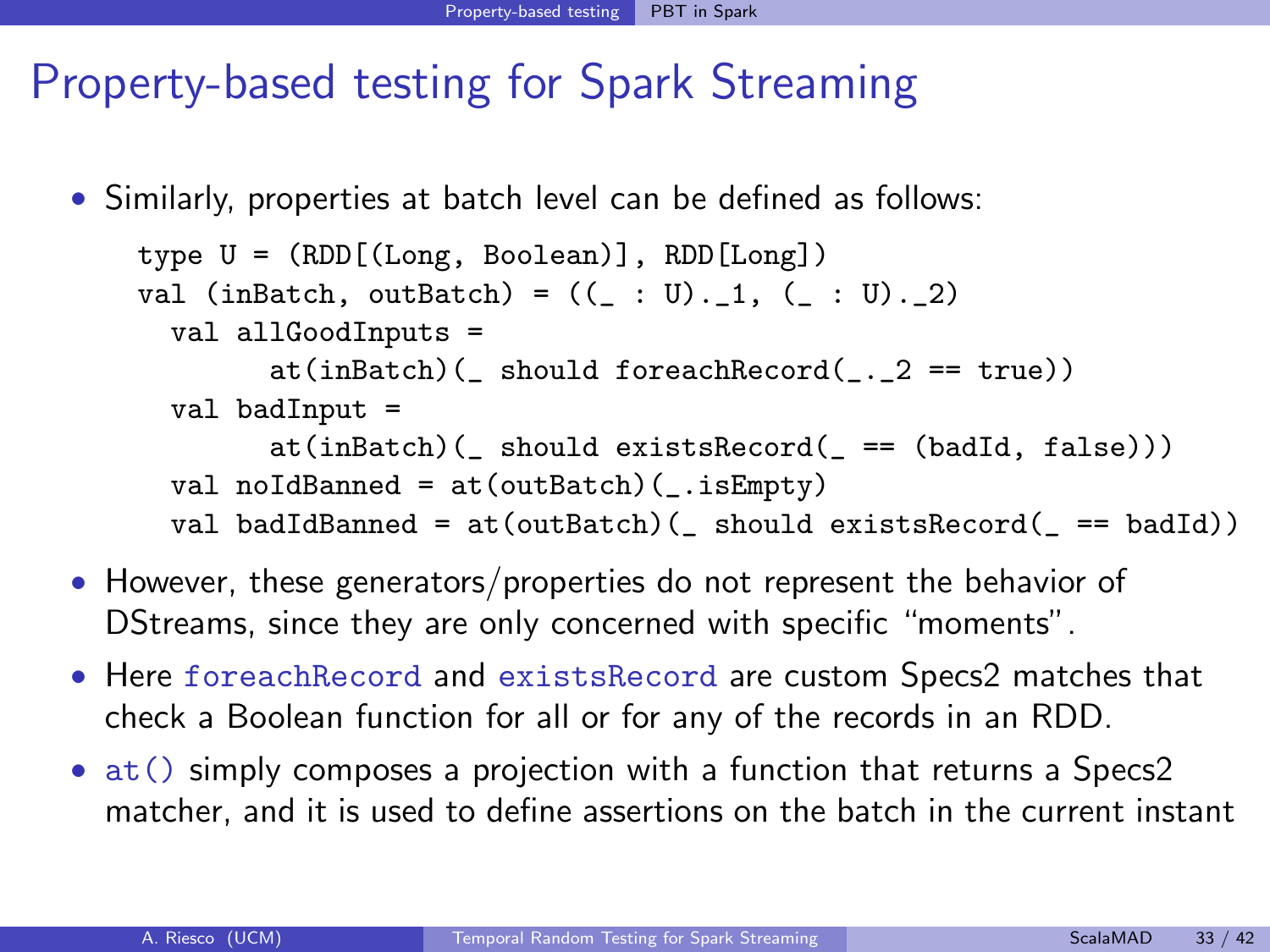- We can use temporal logic where *time* does not refer to "wall-clock time" but to logic, discrete time synched with the batch interval.
- <span id="page-33-0"></span>• The operators that can be used in this kind of logic are:
	- Always, which indicates that something always happens.
	- Eventually, which indicates that something happens in some moment in the future.
		- Until, which indicates that something happens for some time and, before it stops happening, another action happens.
		- Next, which indicates that something happens in the next instant.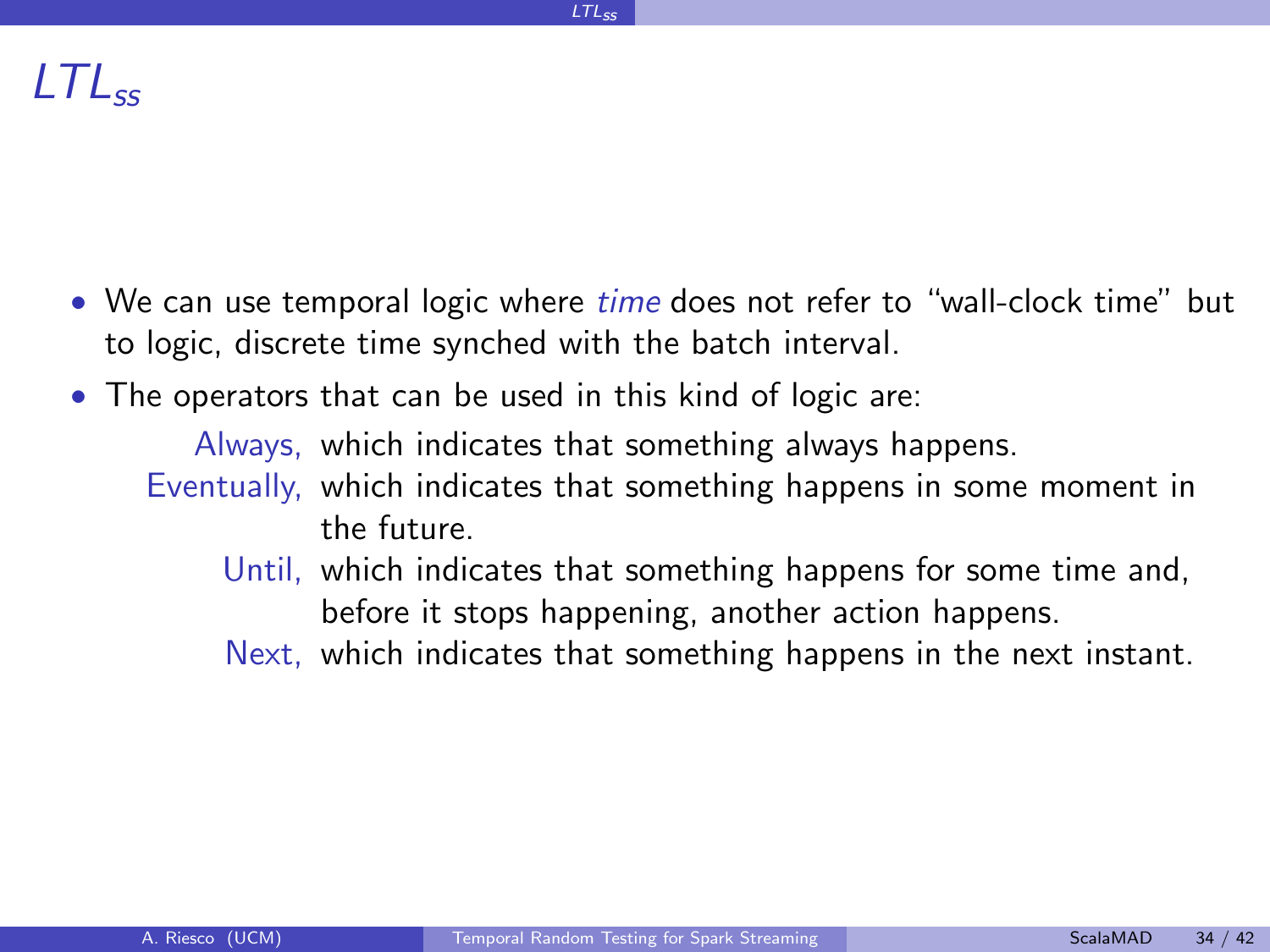- We can state properties like
	- Always allGoodInputs implies never badIdBanned.
	- Always allGoodInputs implies always noIdBanned.
	- Eventually (badInput implies always (from that point) badIdBanned).
	- allGoodInputs *until* (badInput implies *always* (from that point) badIdBanned).
- <span id="page-34-0"></span>• We could also use these operators to define the generators:
	- allGoodInputs until badInput.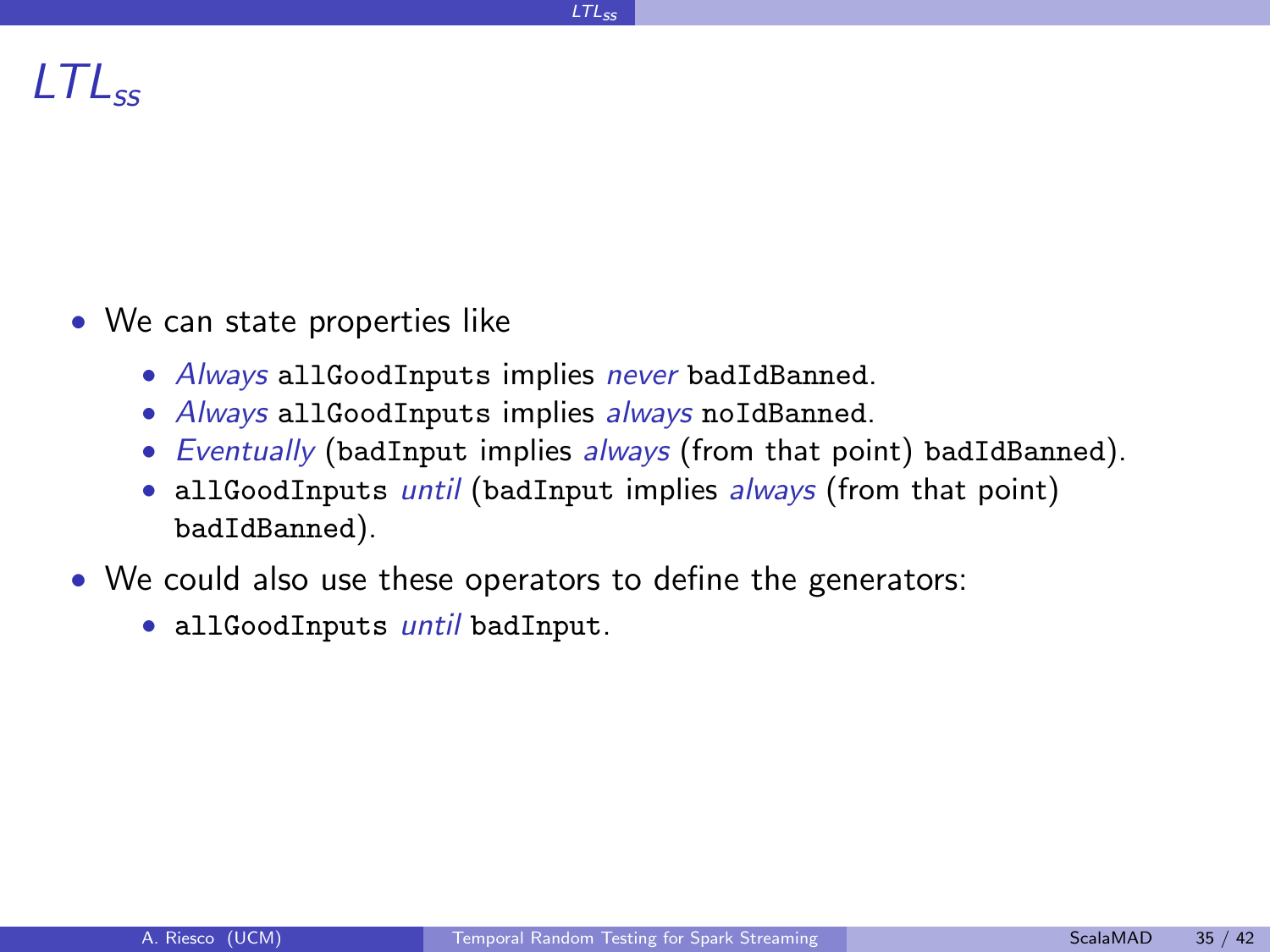- The problem now is that *always* is a very long time.
- It is not possible in general to prove properties in this logic.
- In practice, DS are finite.
- Moreover, we are interested in the time it can take to achieve a result.
- <span id="page-35-0"></span>• Hence, we decided to extend the logic with timeouts.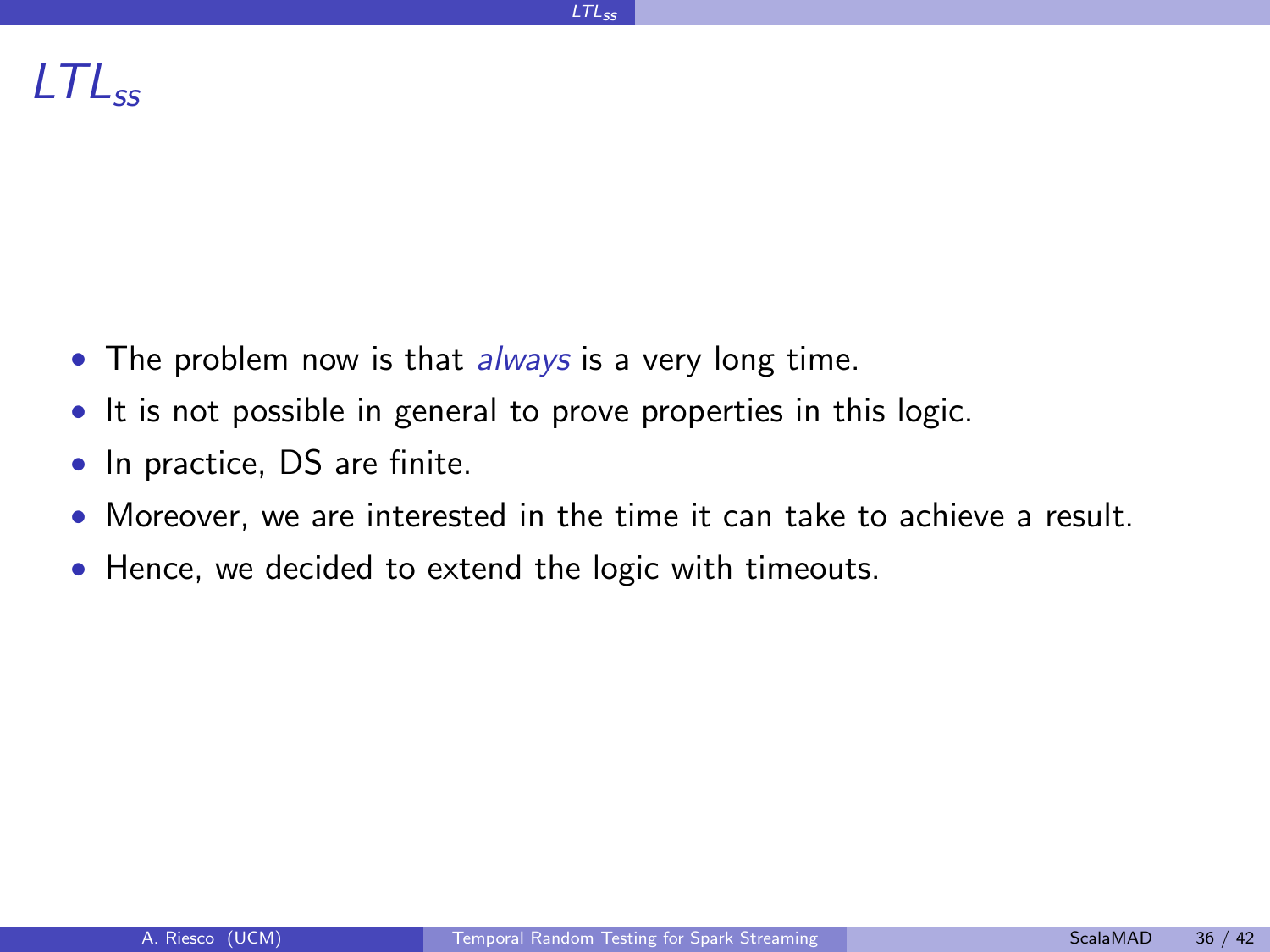- <span id="page-36-0"></span>• The operators in the logic are:
	- Always becomes always for the next n batches, and indicates that a property holds for the next  $n$  batches.
	- Eventually becomes *eventually in the next n batches*, and indicates that a property holds in at least one of the next n batches.
		- Until becomes  $\varphi_1$  until  $\varphi_2$  in the next n batches, and indicates that, before *n* batches have passed,  $\varphi_2$  must hold and, for all batches before that,  $\varphi_1$  must hold.
		- Next... does not change.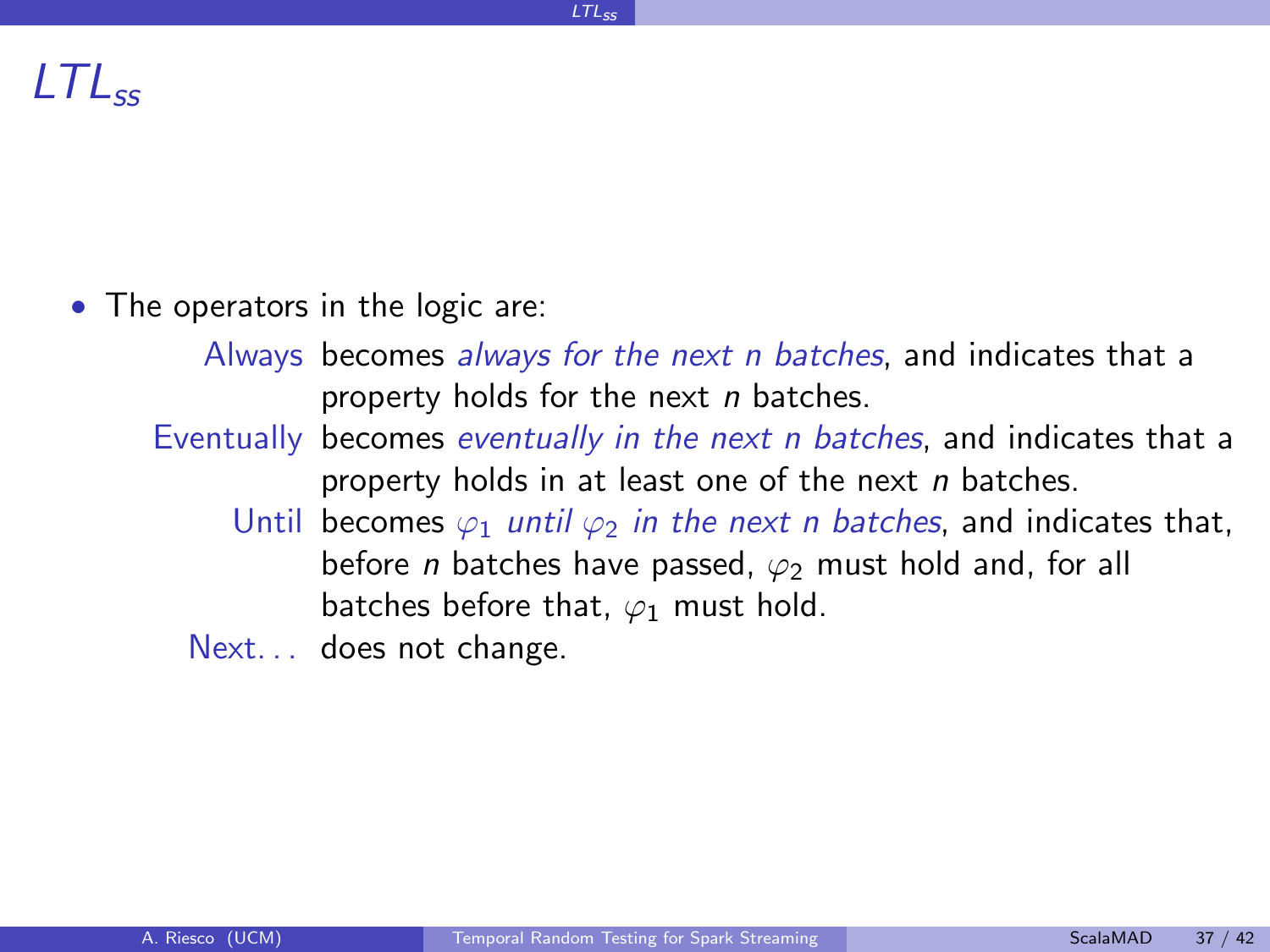#### Generators for Spark Streaming

• We can use temporal operators with timeout and composition of streams to define generators:

```
val (headTimeout, tailTimeout, nestedTimeout) = (10, 10, 5)
val gen = BatchGen.until(goodBatch, badBatch, headTimeout) ++
          BatchGen.always(Gen.oneOf(goodBatch, badBatch),
                          tailTimeout)
```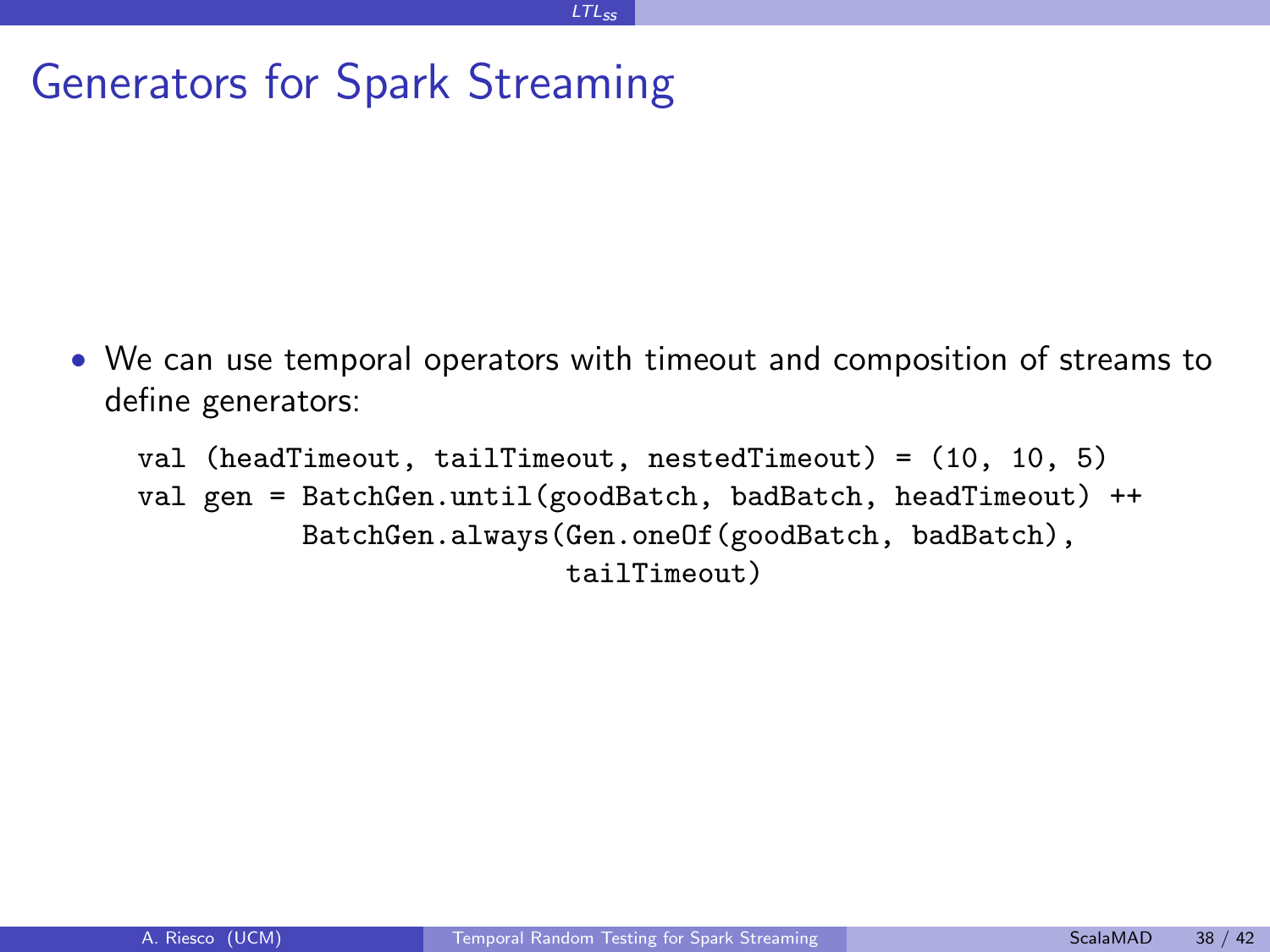#### Properties for Spark Streaming

• Similarly, we can complete our formula as follows:

```
type U = (RDD[(Long, Boolean)], RDD[Long])
val (inBatch, outBatch) = ((\_ : U)._1, (\_ : U)._2)val formula : Formula[U] = {
 val allGoodInputs = at(inBatch)( should foreachRecord(\ldots2 == true))
 val badInput = at(inBatch)( should existsRecord( == (badId, false)))
 val noIdBanned = at(outBatch)(.isEmpty)
 val badIdBanned = at(outBatch)( should existsRecord( == badId))
  ((allGoodInputs and noIdBanned) until badIdBanned on headTimeout) and
  (always { badInput ==> (always(badIdBanned) during nestedTimeout) }
          during tailTimeout)
```
<span id="page-38-0"></span>[LTLss](#page-38-0)

}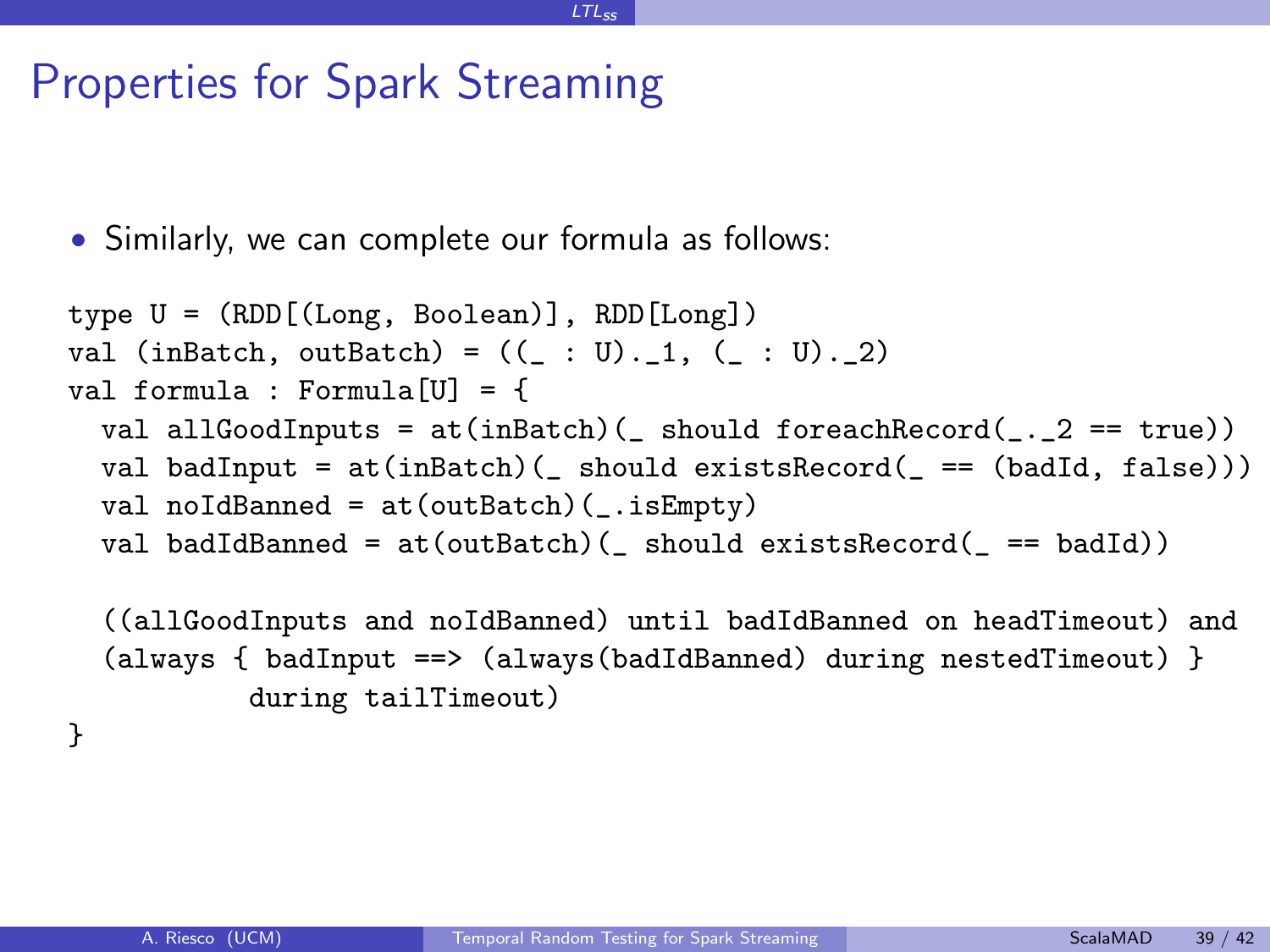Properties for Spark Streaming: Twitter

# <span id="page-39-0"></span>Example

[LTLss](#page-39-0)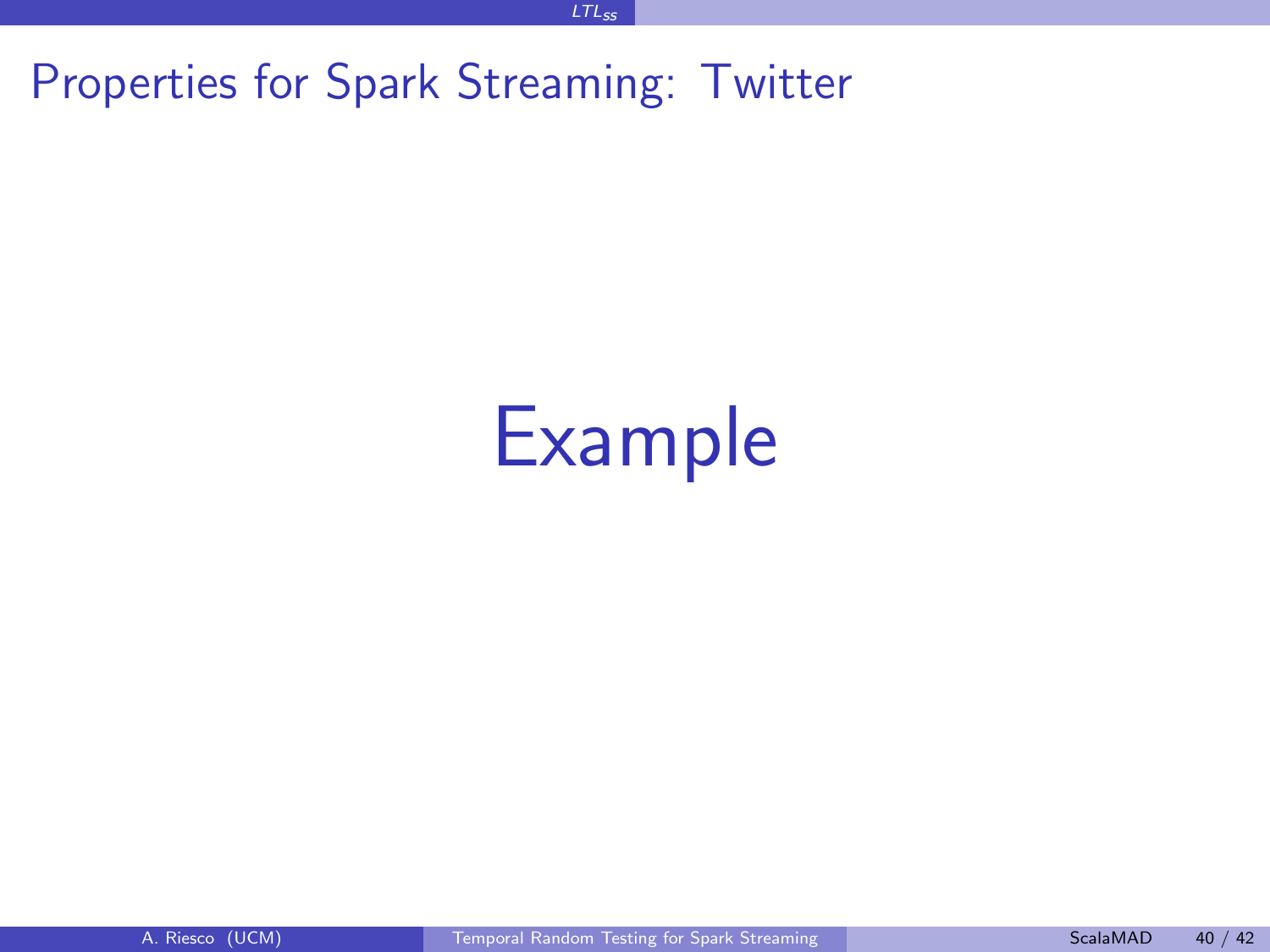#### Upcoming features

- Random streams are expensive to generate.
- Moreover, since the generation is random, the streams revealing the errar might not be generated again.
- Hence, we are working to save those streams that do not fulfill the formula.
- We also plan to define generators that can read a file.
- This would allows us not just loading the previously saved files, but also load real data.
- <span id="page-40-0"></span>• Parallel execution of several test cases: the current implementation evaluates each test case in parallel (each batch and its actions are evaluated in parallel) but test cases are executed one after the other